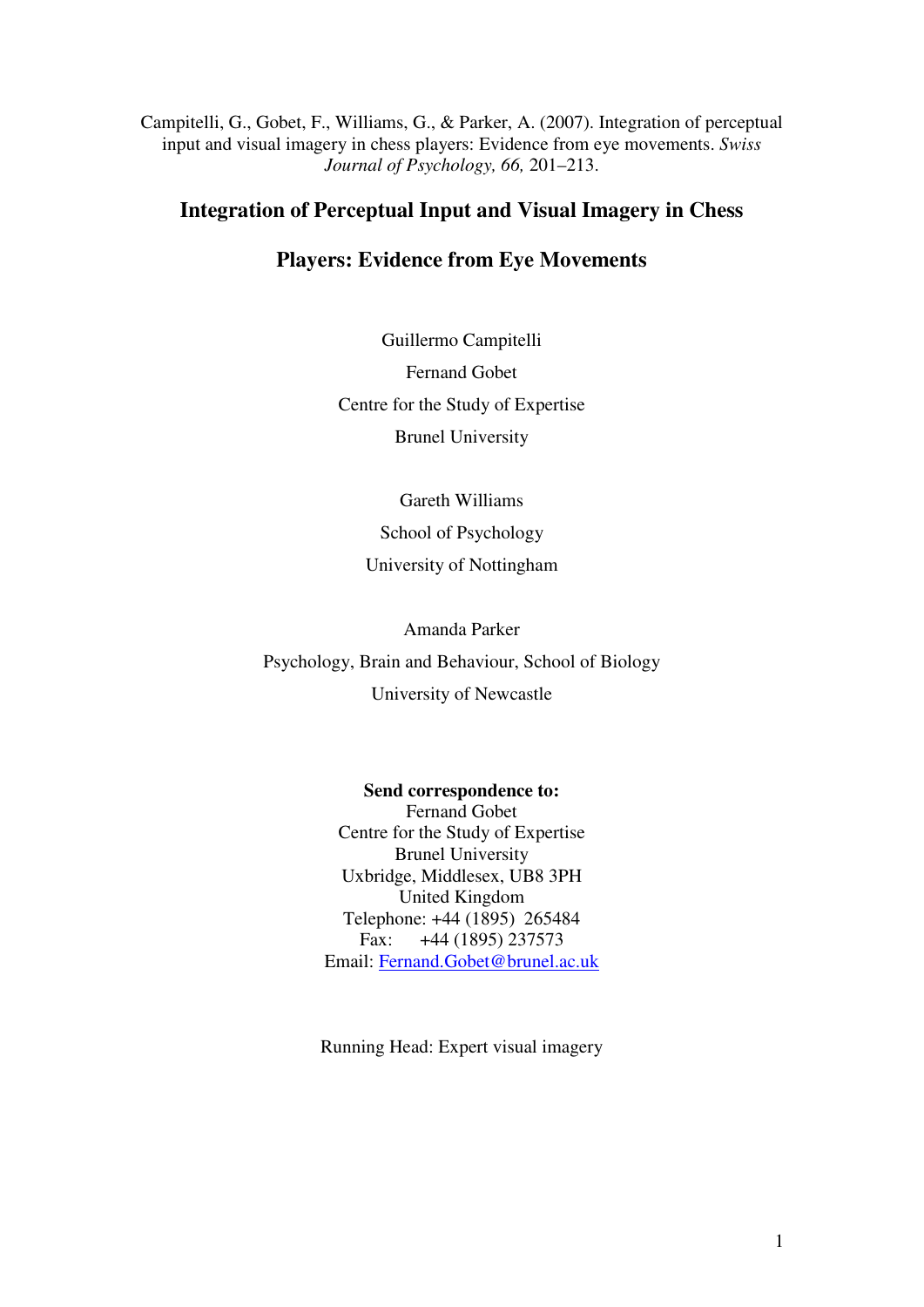#### **Abstract**

 This multiple case study addresses the question of how information from the environment is integrated with mental images. Chessplayers  $(N = 4)$  of different levels were submitted to a visual imagery task, with familiar stimuli (chess positions) and unfamiliar stimuli (boards containing shapes). They were visually presented with a position that remained fixed, and with a grid where moves were displayed using a standard chess notation familiar to the participants. Their task was to mentally reproduce a sequence of moves from the original position. Retention of updated positions was assessed with a memory task. Eye movements were recorded during the entire experiment. We found that (a) players performed better with familiar stimuli than with unfamiliar stimuli; (b) there was a strong correlation between skill level and performance in the familiar, but not unfamiliar condition; (c) players used the external board as an external memory store; but (d) there was no difference in the extent to which players of different skill levels shifted their attention to the external board. Control tasks unrelated to chess established that the skilled players did not differ from the unskilled in general cognitive abilities. These results emphasize the role of longterm memory in expertise and suggest that players use processes that enable them to smoothly combine information from the environment with mental images.

**Keywords:** blindfold chess, environment, expertise, eye movements, mental images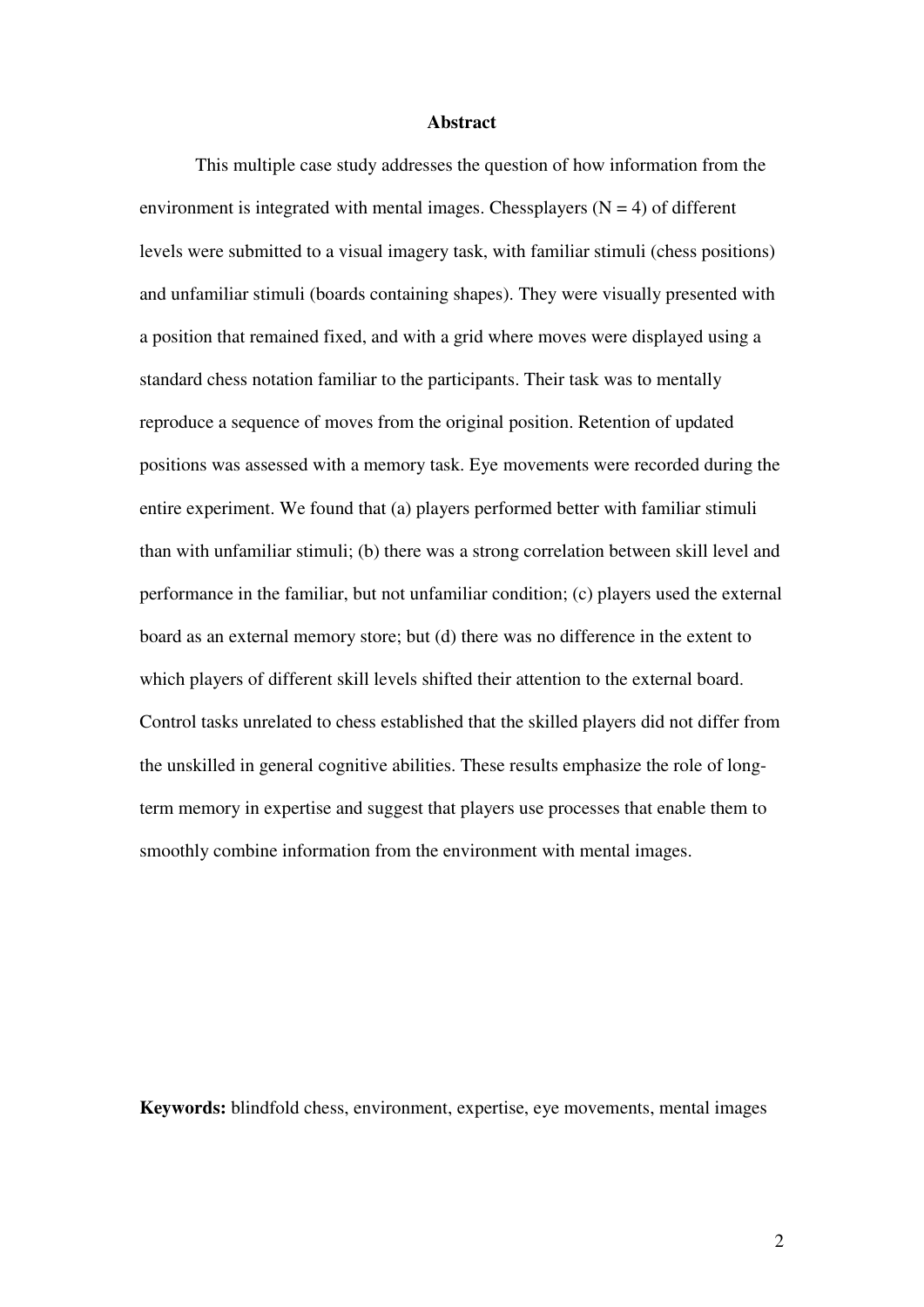# **Integration of Perceptual Input and Visual Imagery in Chess Players: Evidence from Eye Movements**

 When we perform a mental calculation and someone else is talking nearby, we ask the person to be quieter. When we engage in a "deep" conversation, we switch the television off. In these cases the psychological task we want to carry out is better performed if we disconnect or reduce our sensory connection with the environment. On other occasions, we seem to connect our psychological processes with perceptual input from the environment in order to improve our performance. For example, in order to estimate how some pieces of furniture fit in an empty room, we look at this room rather than imaging it; or, when calculating our monthly budget, we write down figures of our income and expenses on a piece of paper in order to aid our thinking and decision making.

 These two phenomena, far from being contradictory, are two sides of the same coin: we are able to modulate our connection with the environment and, hence, how much information we want to receive from it. Sometimes the modulation is a choice and sometimes a necessity, depending on the requirements of the task, its complexity, and the expertise of the individual performing the task. For example, almost all chess grandmasters are capable of playing an entire game (or even several simultaneous games) with their eyes closed, but in a tournament they will usually look at the board while reflecting on the next move to play. By contrast, novice players are not capable of playing a game blindfold and will always look at the board when thinking.

#### **Imagery and Eye Gaze**

 One way of studying these two phenomena is to record where the participants are looking at while they perform a cognitive task. Glenberg, Schroeder and Robertson (1998) showed that participants averted their gaze from complex stimuli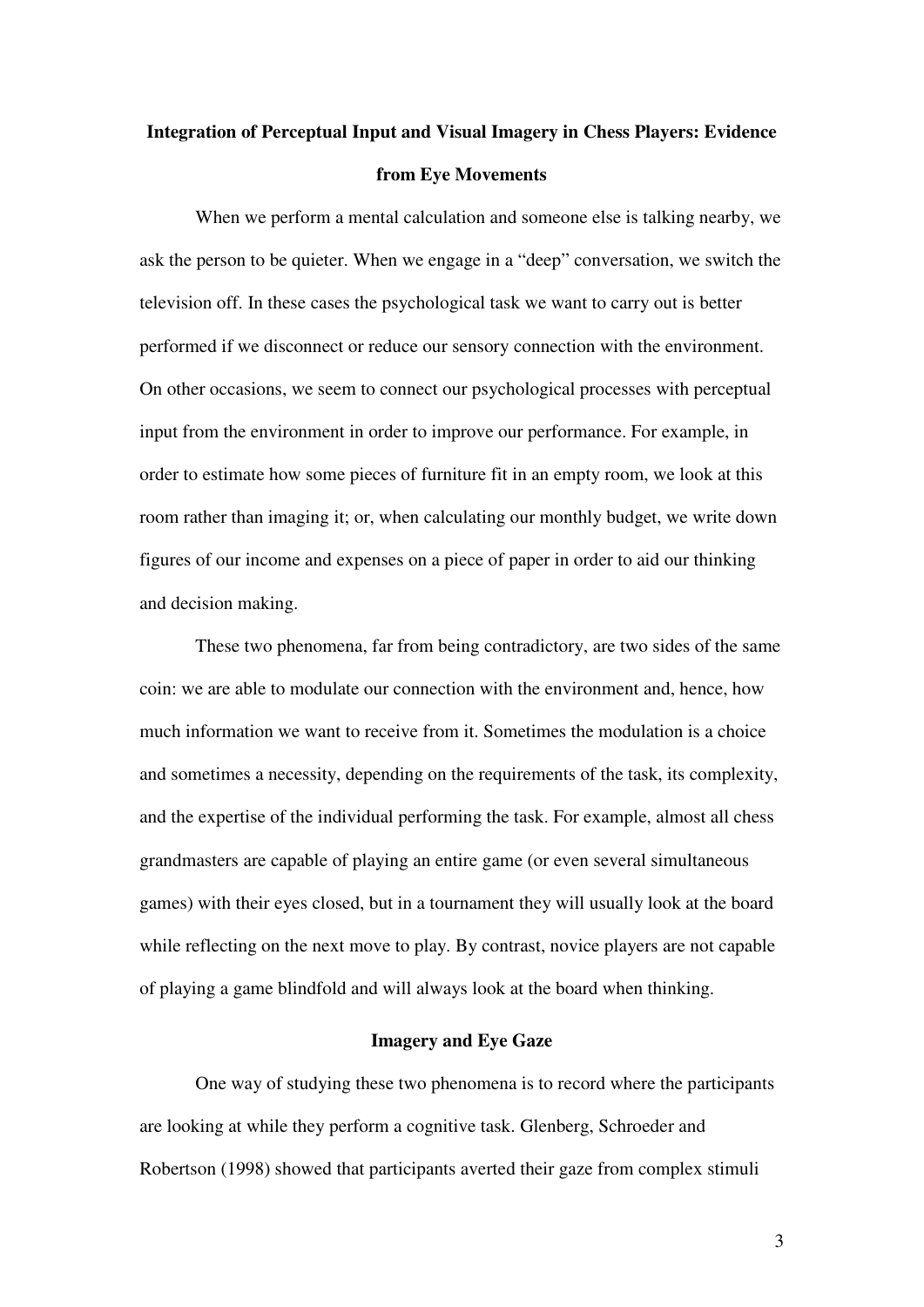(e.g., the face of the experimenter, a scene, or a film) when they had to perform relatively complex cognitive tasks for which those stimuli were irrelevant. The gaze aversion was a direct function of the level of difficulty of the task.

 A more precise measure is offered by eye-movement recording. Hebb (1968) proposed a relationship between eye movements and imagery: if an internal image is a reinstatement of the perceptual processes that were used when seeing the same external image, then these processes must include the eye movements. This idea has received some support only recently. Brandt and Stark (1997) showed that the eye scan-path over a blank 6 x 6 grid during the imagination of a pattern of shadowed squares resembled the eye scan-path during the viewing of the same pattern. Laeng and Teodorescu (2002) asked participants first to look at a stimulus, and second to imagine the same stimulus, while keeping their eyes open and looking at a white screen. During the second phase, the participants had to answer a question about the currently imagined stimulus. Laeng and Teodorescu showed that the performance was better in a condition in which participants were allowed to move their eyes freely both during the viewing and imagery phases than in a condition in which the participants moved their eyes freely only in the viewing phase. This result suggests that the eye movements over a blank screen during imaging are functional for remembering the details of a stimulus.

 Spivey and Geng (2001) aurally presented sentences describing horizontal or vertical movements (e.g., a person walking in a train, or events happening in different floors of the same building) while the participants were looking at a blank screen. They showed that the participants performed more horizontal eye movements during the "horizontal" sentence than during the "vertical" and vice-versa. In a second experiment the participants viewed a set of four objects displayed on a white screen;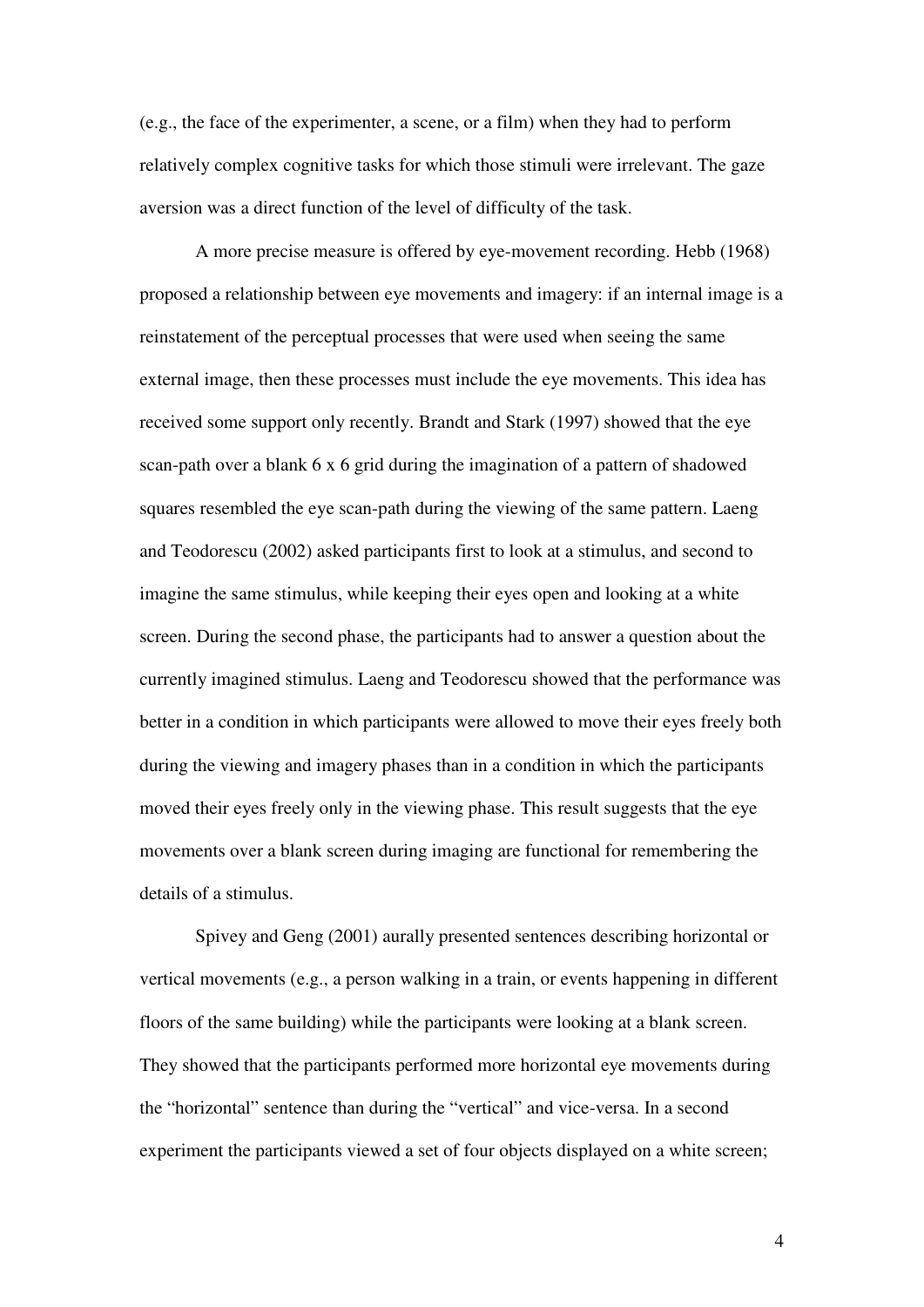then, one of the objects disappeared and the participants had to answer a question regarding the missing item. Spivey and Geng (2001) showed that the participants were prone to fixate on the part of the screen where the missing object was before. Moreover, participants were more likely to fixate the blank region when the spatial context was made richer during the test phase by presenting a frame on the screen. The effect was even stronger with the presentation of a grid.

#### **Chess Expertise**

Another way of studying those phenomena is offered by chess. In a chess game, when players are thinking which move to play in a given position (e.g., whether moving the king is a better move than moving a pawn), they have to generate sequences of moves internally, and evaluate the position obtained at the end of such sequences. During all this time, the position remains unchanged on the external board. The difficulty of the task is compounded by the fact that the search will sometimes fork in two or more branches. Thus, finding a good move will require a search through the space of possible moves, with frequent backtracking to previous positions—with the obvious requirement that some memory of the positions visited during search must be held, presumably as mental images. In part because of these features, chess has attracted a large amount of research in psychology (Charness, 1992; Gobet, De Voogt, & Retschitzki, 2004; Saariluoma, 1995).

There is a substantial literature showing that expertise in chess and in other domains is acquired by storing domain-specific patterns in long-term memory, as proposed by pattern-recognition theories of expertise (Chase & Simon, 1973a, Gobet & Simon, 1996a). A classical result is that there are strong skill effects in memory tasks with meaningful domain-specific material, but that these effects nearly disappear when the material becomes less familiar (e.g., through randomization;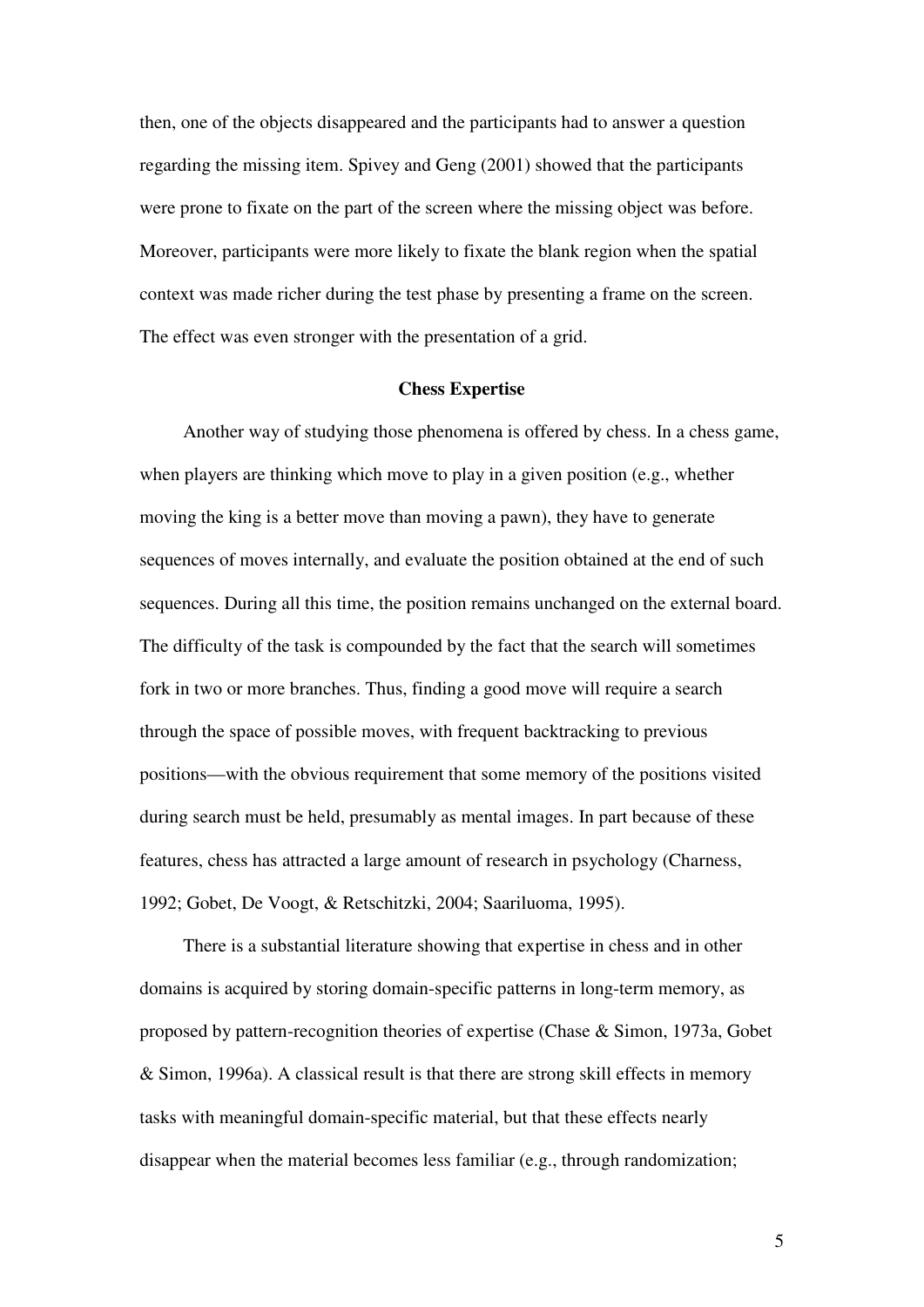Charness, 1976; Chase & Simon, 1973a; Gobet & Simon, 1996b). In line with these results, research on problem solving (Campitelli & Gobet, 2004; Charness, 1981; Gobet, 1998) has shown that measures of search behaviour—such as depth of search, number of positions visited, and speed of search—vary as a function of skill. There is also evidence suggesting that search involves the use of imagery (Gobet, 1997, 1998; Holding, 1985).

#### **Chess Imagery and Blindfold Chess**

Informal observations of chess grandmasters show that some of them avert their gaze from the board while thinking their next move in certain situations (most notably grandmaster Vassily Ivanchuk). In fact, strong players are able to play one or several games "blindfold," without seeing the board and the pieces. $<sup>1</sup>$  This makes chess a</sup> particular interesting domain for studying mental imagery, both theoretically and empirically. Theoretically, mental imagery has often been proposed as a link between pattern recognition and move selection, for example in Chase and Simon's (1973a, 1973b) chunking theory (hence the title "The mind's eye in chess" in one of their papers). More recently, the mechanisms of pattern recognition, forward search and mental imagery have also been integrated in a modification of the chunking theory, the template theory (Gobet, 1997; Gobet & Simon, 1996a).

Empirically, Milojkovic (1982) and Gruber (1991) carried out experiments investigating the time needed to mentally generate moves. They found that the time to move a piece in the mind's eye negatively correlated with chess skill. Both studies found that how far a piece moved increased reaction time for the novices, but the results were inconsistent with the Masters. Similarly, there were inconsistencies with whether moving a piece diagonally takes more time than moving a piece horizontally or vertically (Charness, 1991; Church & Church, 1977; Milojkovic, 1982).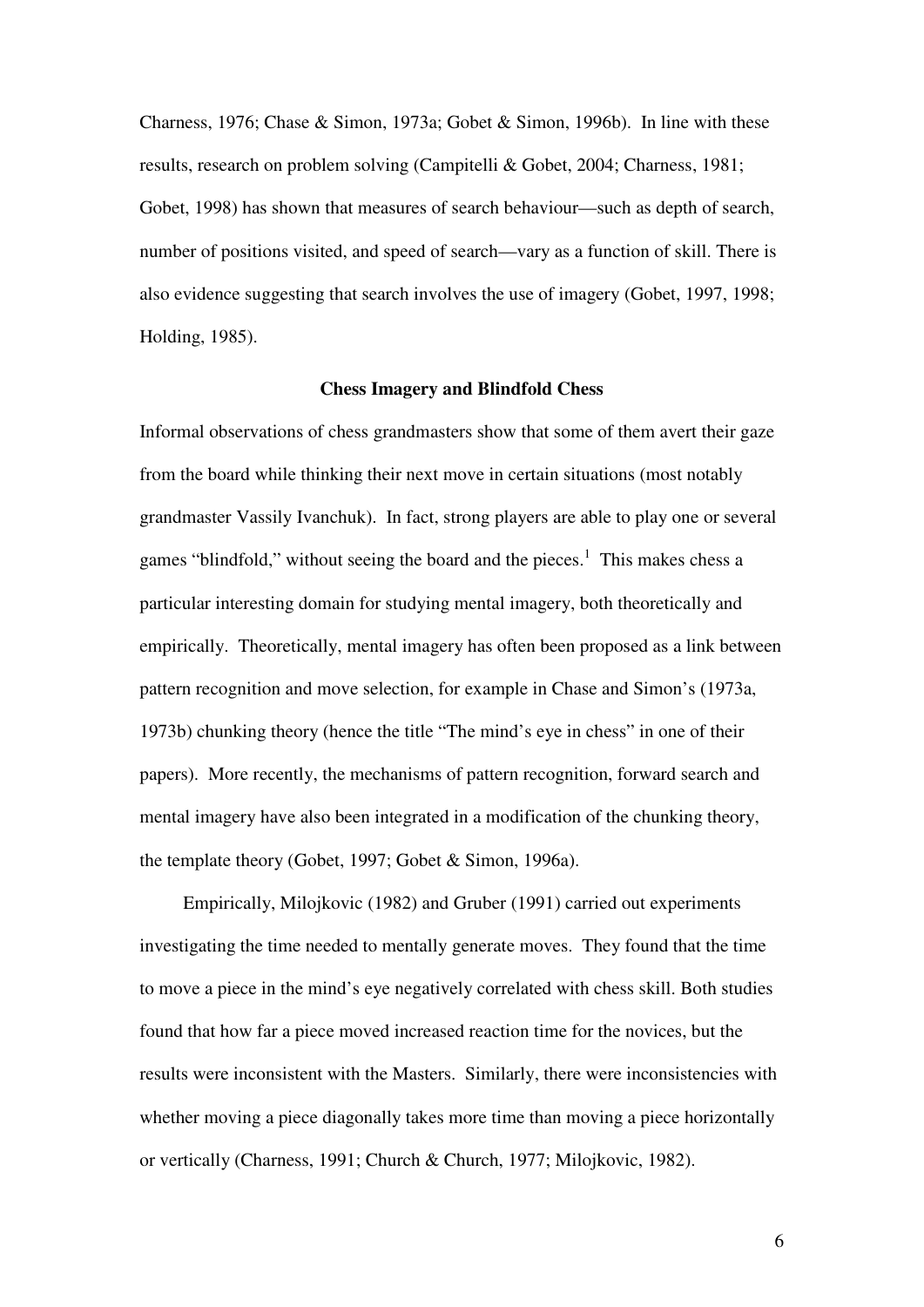Alfred Binet (1894) was the first to study blindfold chess scientifically. He asked reputed chess masters to fill in a questionnaire enquiring about the type of representations they used while playing blindfold chess. Contrary to his expectations, the results indicated that skilled players do not encode the perceptual characteristics of the pieces and board, such as the color or style of pieces, but that they used a more abstract type of representation. A modified version of blindfold chess (for scientific purposes) is to present a game to players and ask them to perform memory tasks that require the generation of an internal representation of the game. The moves are either dictated aurally or—slightly stretching the meaning of "blindfold"—displayed visually on a screen; in this case, only the last move, and not the entire board, is visible.

Research has shown that blindfold chess involves a combination of memory, search behaviour, and mental imagery (Bachmann & Oit, 1992; Binet, 1894; Ericsson & Staszewski, 1989; Milojkovic, 1982), where the ability to update mental representations of positions plays an essential role. Saariluoma (1991) and Saariluoma and Kalakoski (1997, 1998) took advantage of these unique features of blindfold chess to carry out a series of important experiments, where the moves were presented either aurally or visually. It was found that blindfold chess relies mainly on visuospatial working memory, and makes little use of verbal working memory. Another result was that differences in long-term memory knowledge, rather than differences in imagery ability *per se*, are responsible for the observed skill differences. With dictated games, masters showed an almost perfect memory of actual games, or when the moves were random, but legal. However, their performance dropped drastically when the games consisted of (possibly) illegal moves.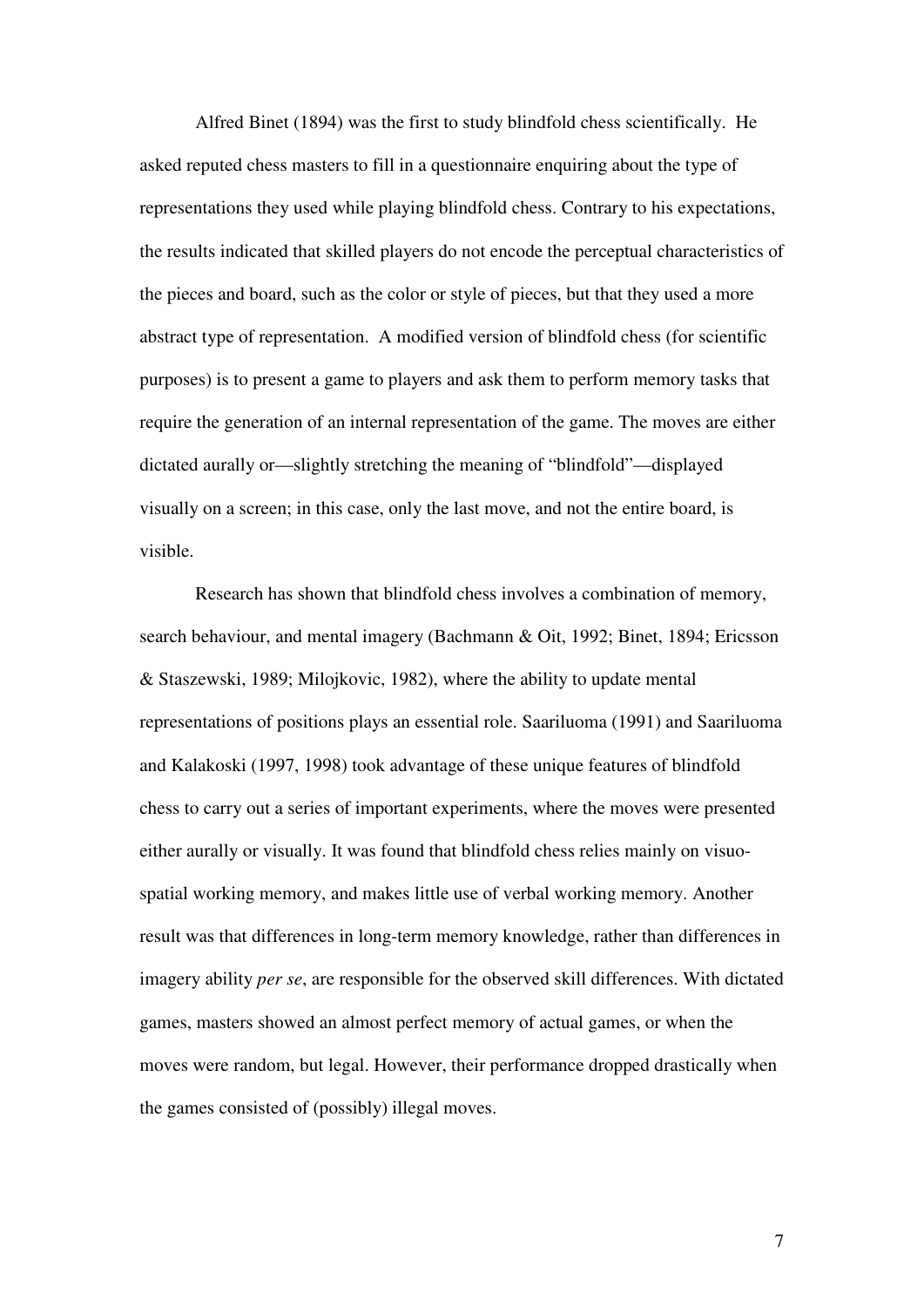Campitelli and Gobet (2005) used a blindfold presentation similar to that of Saariluoma and Kalakoski (1997), in that only the moving piece was presented visually, but not the entire position. Irrelevant information was always in view, and consisted of the board containing a position unrelated to the game that players were following. They found that chessmasters were excellent at filtering irrelevant perceptual information while they were updating and maintaining a visual image of a game. Only in the case where the irrelevant information kept changing and was not familiar were chessmasters unable to filter it. The results suggest that players used the internal representation of the external board as an aid to update the game they were following.

#### **Preview of Study**

 In the present study, we combine the two lines of research on imagery we have just reviewed: eye-movement recording in memory tasks and blindfold chess. The use of chess enables us to study the role of domain-specific knowledge in mental imagery, and in particular how this knowledge interacts with the familiarity of the material. The main experiment of this article required chessplayers of different levels to perform a memory task that engaged the use of imagery, the main theoretical question being whether players utilized the external board as an "external memory store," to employ Richardson and Spivey's (2000) term. We used a complex task both with familiar chess stimuli and unfamiliar stimuli where chess pieces were replaced by shapes. Players were visually presented with a position (containing either chess pieces or shapes) that remained fixed and a grid where moves were displayed. The task was to mentally keep track of the sequence of moves starting from the original position. The retention of updated positions was assessed with a memory task, where players had to indicate which piece, if any, was located on a specific square indicated in a "test box."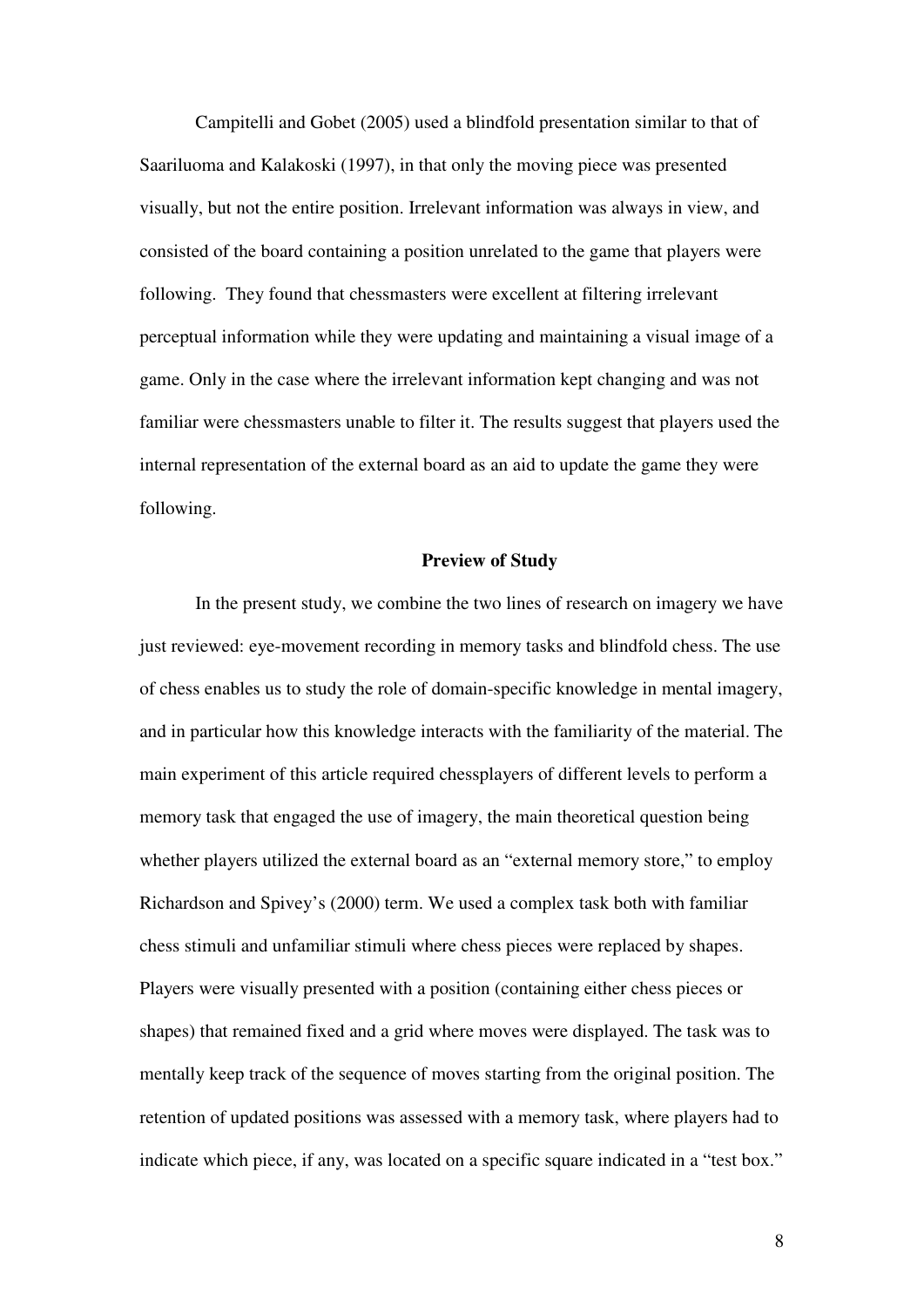Thus, three key elements were part of the visual display (the board, the grid, and the test box), and eye movements were recorded during the entire experiment. In order to establish that our participants were representative of players of their skill level, we also gave control tasks that were either related or unrelated to chess. Based on the extant literature, we made three predictions.

 As we have seen above, pattern-recognition theories of expertise propose that perceptual knowledge stored in long-term memory mediates expert behaviour. Thus, they clearly predict that there should be a strong correlation between skill and performance in the chess condition but not in the shape condition (Hypothesis 1), because patterns can be recognized in the former condition but not in the latter. A corollary of this hypothesis is that the skill effects discussed in hypotheses 2 and 3 below should occur only in the chess condition, but not in the shape condition.

We have discussed above Campitelli and Gobet's (2005) experiment that led to the proposal that players integrate perceptual input with mental images by using the board as an external memory store. However, because relevant and irrelevant information was presented at the same place within the visual display (i.e., on the board) in that study, one might argue that players did not have a choice but to look at it. In the present experiment, the critical information is presented visually in two different places (grid and text box; see Method below), which do not coincide with the board. The board itself contains a position that remains unchanged, in spite of the game being played, and thus increasingly becomes irrelevant. If players of all levels make use of an external memory store, as suggested by Campitelli and Gobet (2005), they all should repeatedly look at the board with the unchanged position (Hypothesis 2).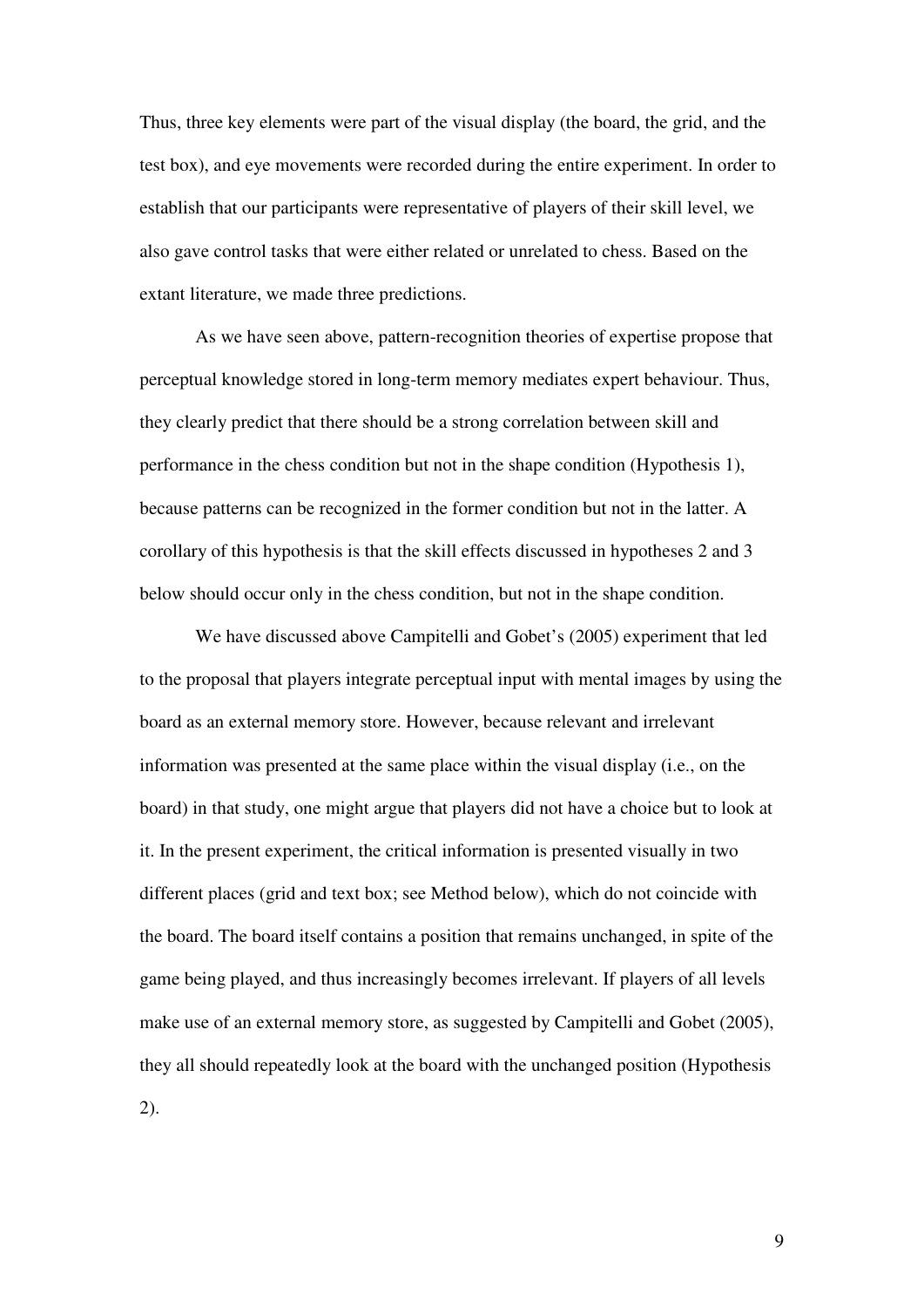Assuming that the previous hypothesis is supported, an important question is whether the frequency of glances at the board is affected by the skill level or the familiarity of the stimuli. As reviewed in the introduction, stronger players can search deeper and more rapidly. Taken together with the fact that strong masters can also play blindfold, a reasonable conjecture is that they do not need to look at the external board as often as weaker players. This leads to the prediction that there should be a strong negative correlation in the chess condition between skill level and the number of glances at the board (Hypothesis 3). As a corollary, in the chess condition, there should also be a strong negative correlation between the number of glances and performance.

In this experiment, we controlled for individual differences by submitting the participants to a large number of tasks, both within and outside their domain of expertise. The logic was that we could estimate the representativeness of our sample by comparing its performance, skill level by skill level, to multiple experiments previously published in the literature. Thus, while the standard strategy in psychology is to assume that individual differences will cancel out in a large sample, so that the group average is representative of the population at large, our strategy is to directly verify that our participants fit the pattern of results considered typical in the literature. This approach is not new, and is common in neuropsychology and psychophysics. It seems particularly appropriate for research into expertise, where large within-domain differences are often found between individuals of various skill levels—as was the case in this experiment. It was used for example in the classic works of Chase and Simon (1973a, 1973b) and Chase and Ericsson (1982).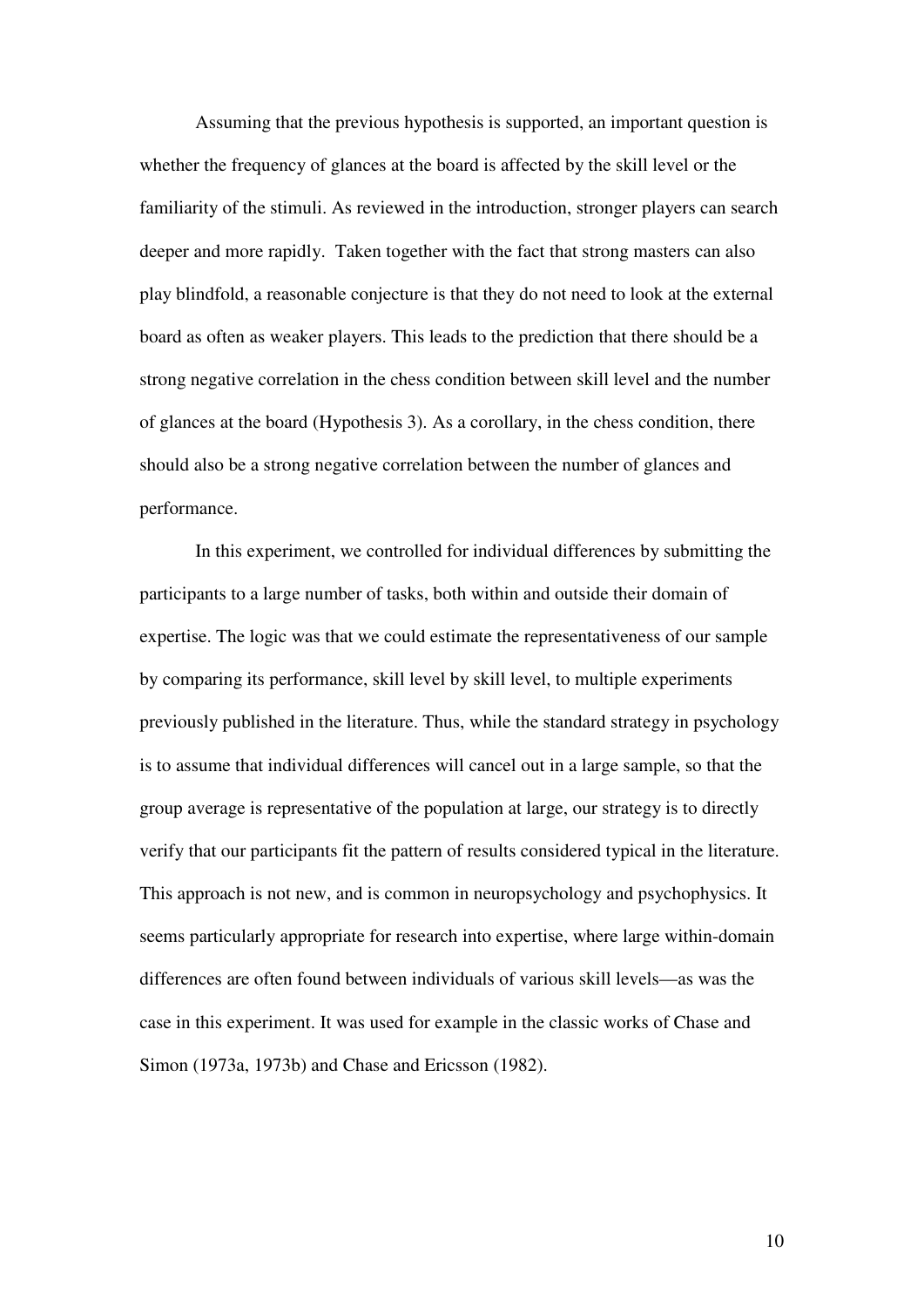#### **Experiment 1**

#### **Method**

#### **Participants**

 Four male chessplayers participated in this experiment: one international grandmaster (GM) with  $2550$  Elo points<sup>2</sup> (age: 21 years), one international master (IM, 2500, age 22), one candidate master (CM, 2100, age 19), and one class B player (CB, 1750, age 19). Although relatively small, the difference between GM and IM can be considered as reliable as it has remained stable since the data were collected: in the 17 Elo lists that were published since, the average Elo was 2580 for GM  $(SD =$ 22.5) and 2526 for IM (*SD* = 22.2).

#### **Material**

#### **Eye tracker.**

 The eye tracker used was an ISCAN RK-726PCI Pupil/Corneal Reflection Tracking System. It consisted of a video-based, dark-pupil-to-corneal-reflection method to track eye movements. It sampled at a rate of 60Hz, and was able to track a subject's eye position with accuracy typically better than  $0.3^{\circ}$  over a  $+/- 20^{\circ}$ horizontal and vertical range. The camera and infrared light of the eye tracking device were situated midway between the CRT VDU and the subjects' eye (420 mm from the eye) but sufficiently low down so that the view of the screen was unobstructed (approximately 30° from the line of sight perpendicular to the screen). Head movements were restricted with a chin rest and a head restrainer. At the beginning of each experiment, the experimenter asked the participants to direct their sight alternately to the four extremes of a template, as well as to its centre. In this way, the location of the template in term of screen coordinates was known, and the space of the participants' fixations was determined by these borders.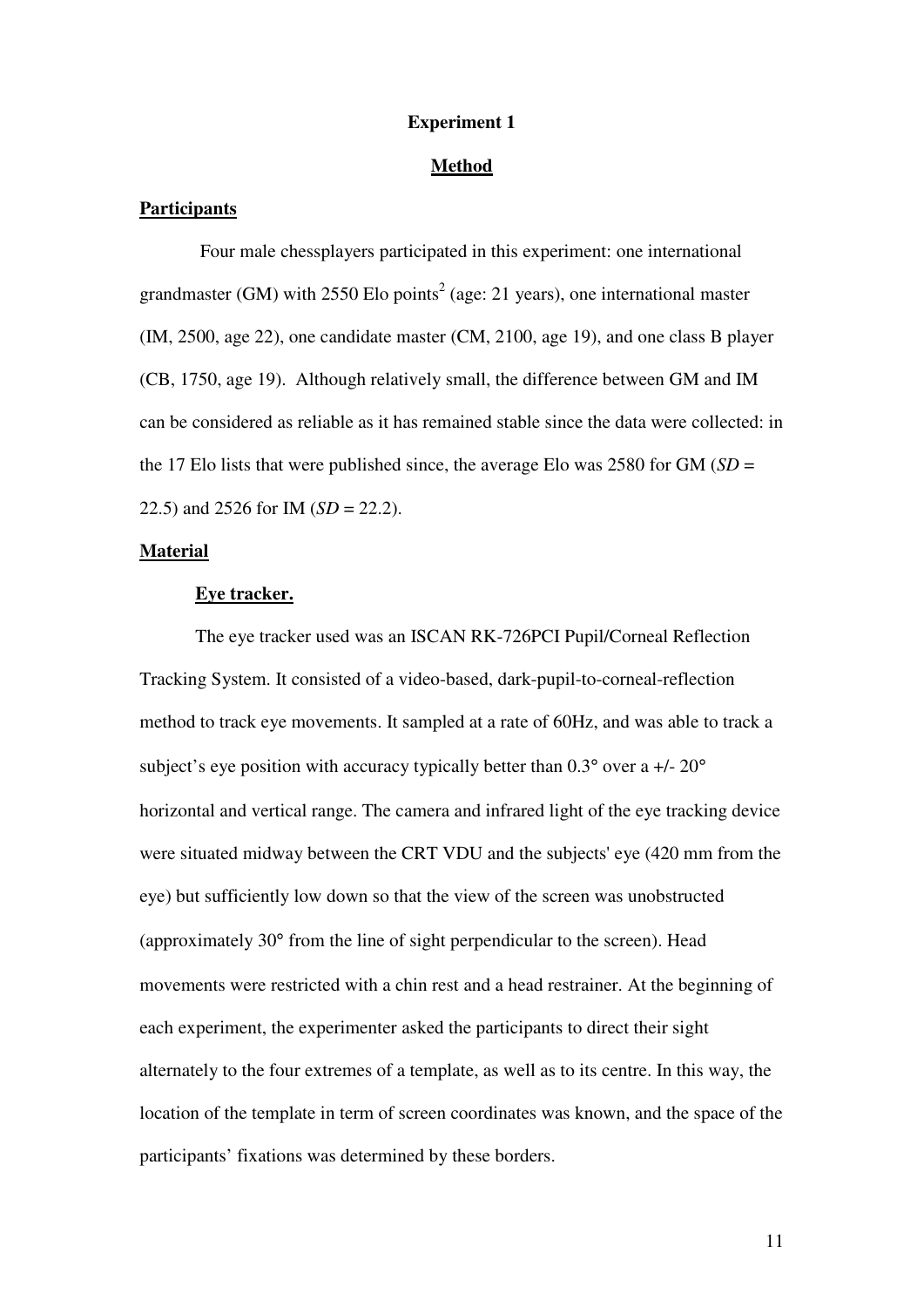#### **Visual display.**

Three elements were part of the visual display (see Figure 1 for the visual display of the chess condition and Figure 2 for the visual display of the shape condition): (a) a board displaying a chess or a shape position  $(14<sup>o</sup> x 14<sup>o</sup>$  of visual angle), (b) a grid of 16 columns x 9 rows, at the bottom of the screen  $(41^{\circ} \times 11^{\circ})$ , and (c) a blue test box on the left-hand side ( $6^{\circ}$  x  $6^{\circ}$ ). During each game, the position on the board remained fixed; only the information presented on the grid and on the test box varied. The numbers on the columns of the grid indicated the move number; the numbers of the rows identified a new sequence of moves (see below). Note that the same numbers appeared on two rows. This is because the moves for white and black were differentiated. White moves were presented on the rows with the number in red (grey in the Figure) on a white background, and black moves were presented on the rows with a white number on a black background.

# INSERT FIGURE 1 ABOUT HERE INSERT FIGURE 2 ABOUT HERE

#### **Procedure**

 The two conditions (chess and shape) were blocked. For each condition, three games were presented sequentially. The three chess positions were presented first and the three shape conditions were presented afterwards. The total time of the experiment was 30 minutes. Within each game, there were three phases: initial inspection, move presentation, and test. The initial inspection was clearly differentiated from the other phases. The move presentation and test phases occurred in sequence (see Figure 1). Before discussing the differences between the chess and shape conditions, we explain the chess condition in some detail.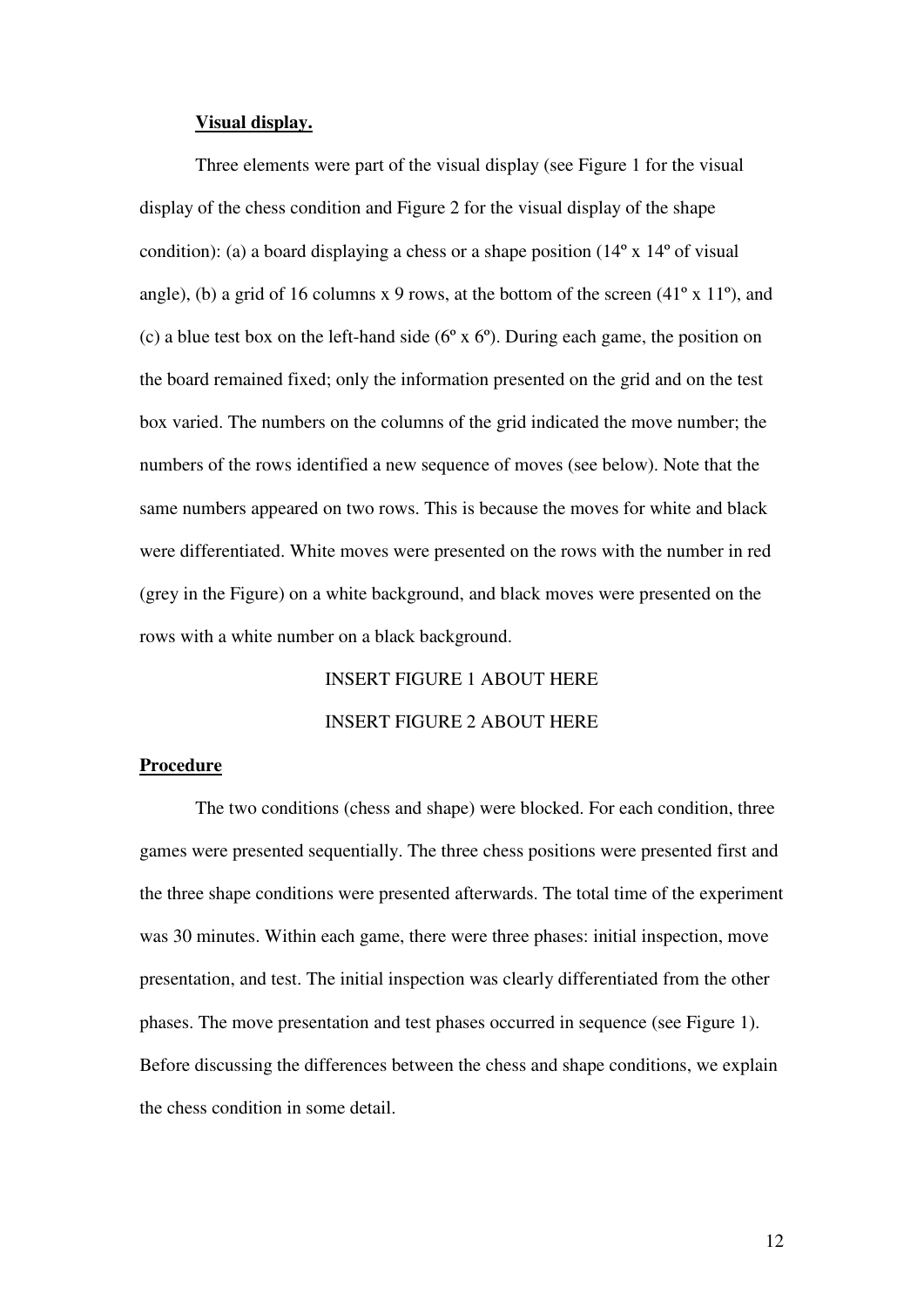#### **Initial inspection phase.**

 Each game started with the 5-s presentation of a legend with the game number (1, 2, or 3) and condition type (chess or shape) at the centre of the screen (e.g., "game 2 - chess"), after which a fixation cross was presented for 5 s. Then the visual display, containing a position on the board, appeared. (This position remained unchanged and in view for the entire game.) Participants were allowed to inspect the position for 20 s.

#### **Move presentation phase.**

 After the initial period of 20 s, a sequence of moves was presented on the grid in algebraic notation, $3$  with a standard symbol denoting the type of piece moving. Each move was shown for 3 s; when a new move was presented, the previous move disappeared. White moves were presented on the rows with a red (grey in the Figure 1) number in a white background and black moves on the rows with a white number in a black background. Since the position on the board remained static for the whole game, players had to generate an internal image of the updated positions by following the moves presented on the grid.

 During the move presentation phase, the sequence of moves began to go forward from move 1 until a test phase started (see "test phase" below and Figure 1 for an illustration of the ordering of the move presentation and test phases; see also the Appendix for the first chess game, showing how the sequence of moves is intertwined with the sequence of test phases). In some games, an arrow indicated a shift to a previous position. For example, Figure 1 shows three oblique backward arrows indicating to the players that they had to recover the representation of the position at a previous stage of the game. After such a shift, one of two things happened: (a) a new test phase started, or (b) a new move presentation phase started. When (b) happened, a new sequence of moves—going forward from that position—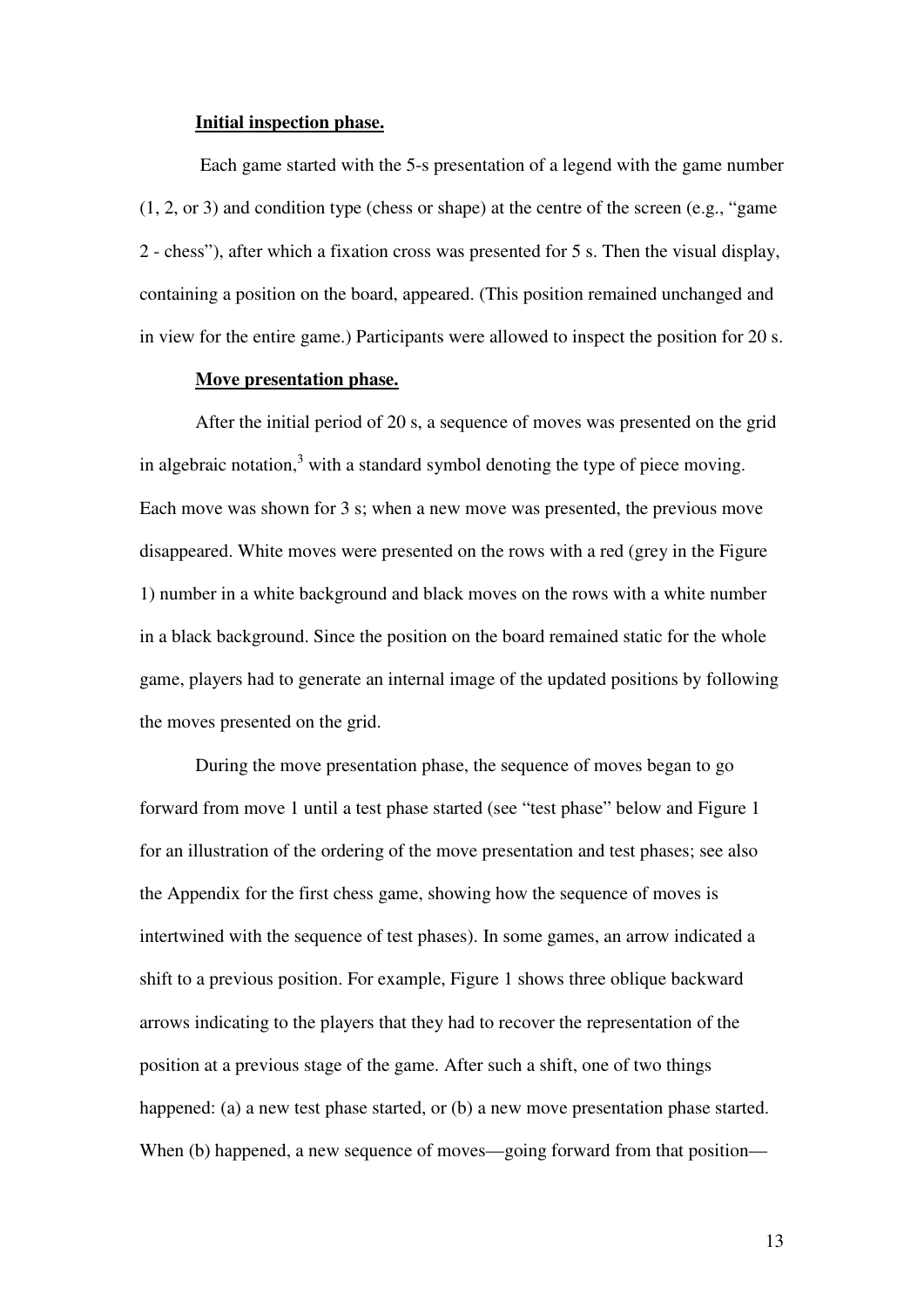was presented on the two rows underneath the ones that were used for the previous sequence. After a number of moves were presented, another test phase began. The numbers of moves presented in the chess condition were 31, 43, and 44 for game 1, 2 and 3, respectively. The same numbers apply to the shape condition.

#### **Test phase.**

 At some point in the sequence of moves, the grid became blue, indicating that a test phase had commenced (see Figure 2). Using the algebraic notation, the names of six squares (e.g., "c7") were presented sequentially, each for 3 s, on the test box. The players had to say out loud the name and colour of the piece that was currently on the square indicated in the test box, or say "nothing" if they thought there was no piece. The experimenter wrote down the replies. For example, if the test box showed c7, and at that stage of the game there was a white bishop in the square c7, the correct answer would have been "white bishop". Once the test phase had finished, a new sequence of moves was presented on the grid, starting from the latest imagined position. After the last test phase, the game finished and a new game started, following the cycle explained above. There were four test phases in game 1, six in game 2, and six in game 3, both in the game and in the shape conditions. Given that there were 6 tests in each test phase, there were 24 (4 test phases times 6 tests), 36, and 36 tests in each of the games, respectively.

#### **Shape condition.**

 The procedure of the shape condition was exactly the same as that of the chess condition. In particular, the shape games had the same overall structure as the chess games (see Figure 2 for a board displaying a shape position). There were some differences aimed at affecting mental images, which we describe now. The initial shape positions were obtained by randomly replacing the pieces of a chess position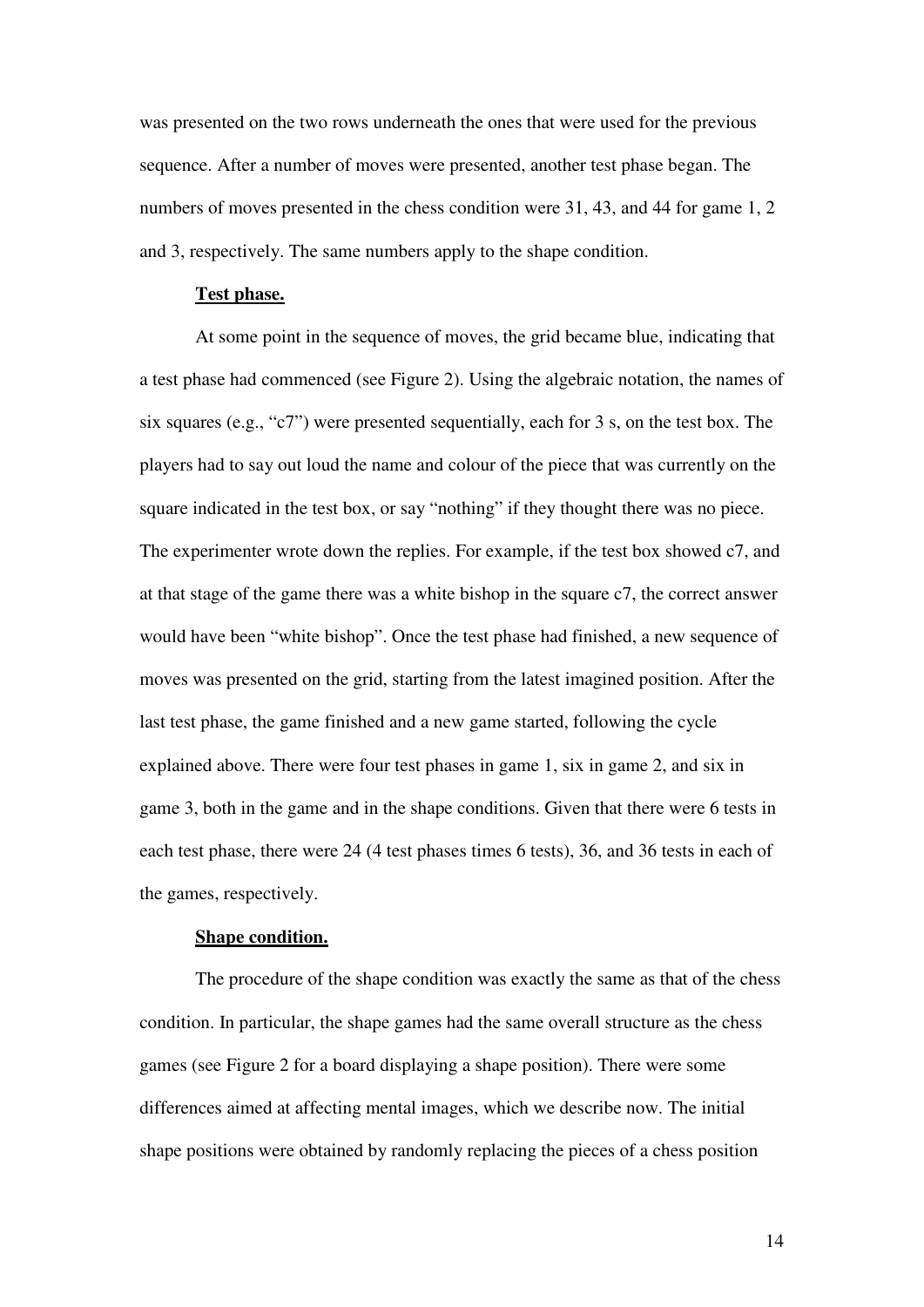with geometrical shapes (squares, triangles, circles, rhombuses, vertical rectangles, and horizontal rectangles), while keeping the original colour of the pieces. During the move presentation phase, the moves on the grid were presented using the corresponding geometrical shapes. Finally, the moves were random (i.e., they did not follow the type of movement of any chess piece) in the shape condition, with the constraint that the average length of moves (measured as number of squares) matched the average length of moves in the chess condition.

#### **Statistical analyses**

 We performed correlational analyses across the four subjects for each of the games. We were interested more in the consistency between the three games than in the significance level of the individual correlation coefficients. For example, if a statistically non-significant correlation coefficient of .85 occurred in each of the three games, we considered the correlation as significant, because it was replicated twice. On the other hand, if a statistically significant correlation coefficient of .91 appeared in one game while the coefficients in the other games were very different (e.g., .12 and -.34), we did not consider the correlation sufficiently robust.

 We used this type of statistical analysis for all the variables investigated in the main experiment of this study. Similarly, in order to be consistent across tasks, we carried out the same analysis with the additional control tasks (see "additional data"). In all cases, the significance level was .05. We used one-tailed tests since we had clear hypotheses about the direction of the effects. In order to compare the performance between the chess and shape conditions, we performed a paired-sample t test.

#### **Results**

Table 1 displays the players' performance in each game for both conditions. The overall performance was  $53\%$  (*SE* = 13.1%) in the chess condition and  $23.7\%$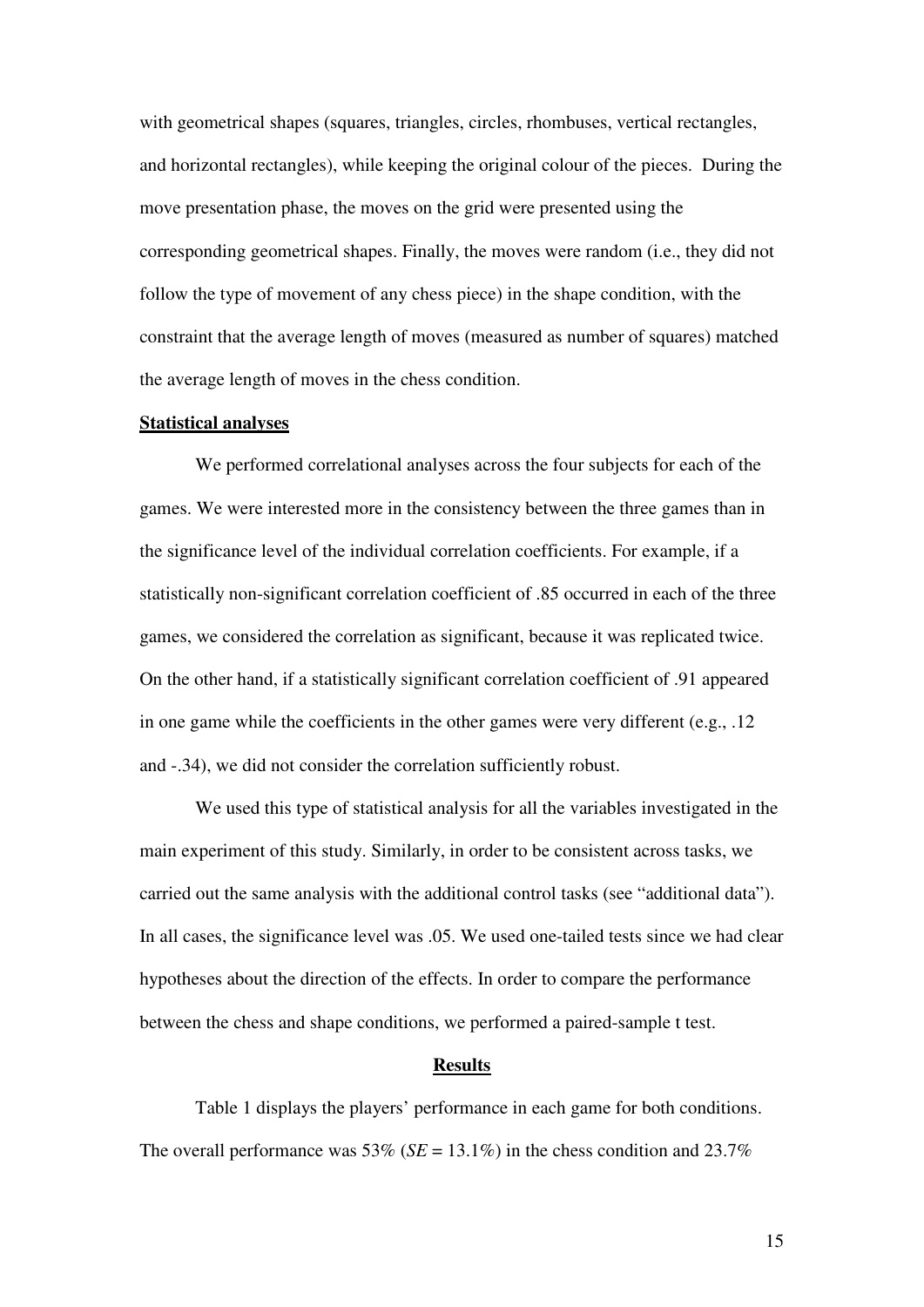$(SE = 3.0\%)$  in the shape condition  $(t(3) = 2.75; p < 0.05$ , one-tailed). With respect to skill effects, Table 1 shows that the correlation between chess skill (Elo) and performance was significant in all three games of the chess condition, but in none of the games in the shape condition. The lack of significance in the shape condition cannot be attributed to a lack of power, because the *r*s were not consistent across the games (negative, almost zero, and positive, respectively). This result supports our first hypothesis—that skill and performance should correlate strongly in the chess condition but not in the shape condition. Incidentally, Table 1 shows an increase in performance in all players from game 1 to 3 in both conditions.

### INSERT TABLE 1 ABOUT HERE

 The second hypothesis states that players look at the board to use it as an external memory store, both during the move presentation phase, where information is presented in the grid, and the test phase, where information is presented in the test box. We calculated the number of *shifts* between the grid and the board (vertical shifts) and between the test box and the board (horizontal shifts). We defined a shift as fixating on another element after fixating on one of the three elements (grid, board, and test box). The fixations that occurred on intermediate empty areas of the visual display were excluded from this analysis.

 If players did not use the board (or used it only occasionally) as an aid to follow the game, then no vertical shifts would appear, or perhaps a few, by chance. By contrast, if they constantly used the board to follow the game, numerous vertical shifts would be observed. Similarly, during the test phase, the number of horizontal shifts would be low in the former case and high in the latter case. Since the absolute number of shifts is irrelevant for this discussion, in each game we calculated the ratio of the number of vertical shifts to the number of moves multiplied by two, and the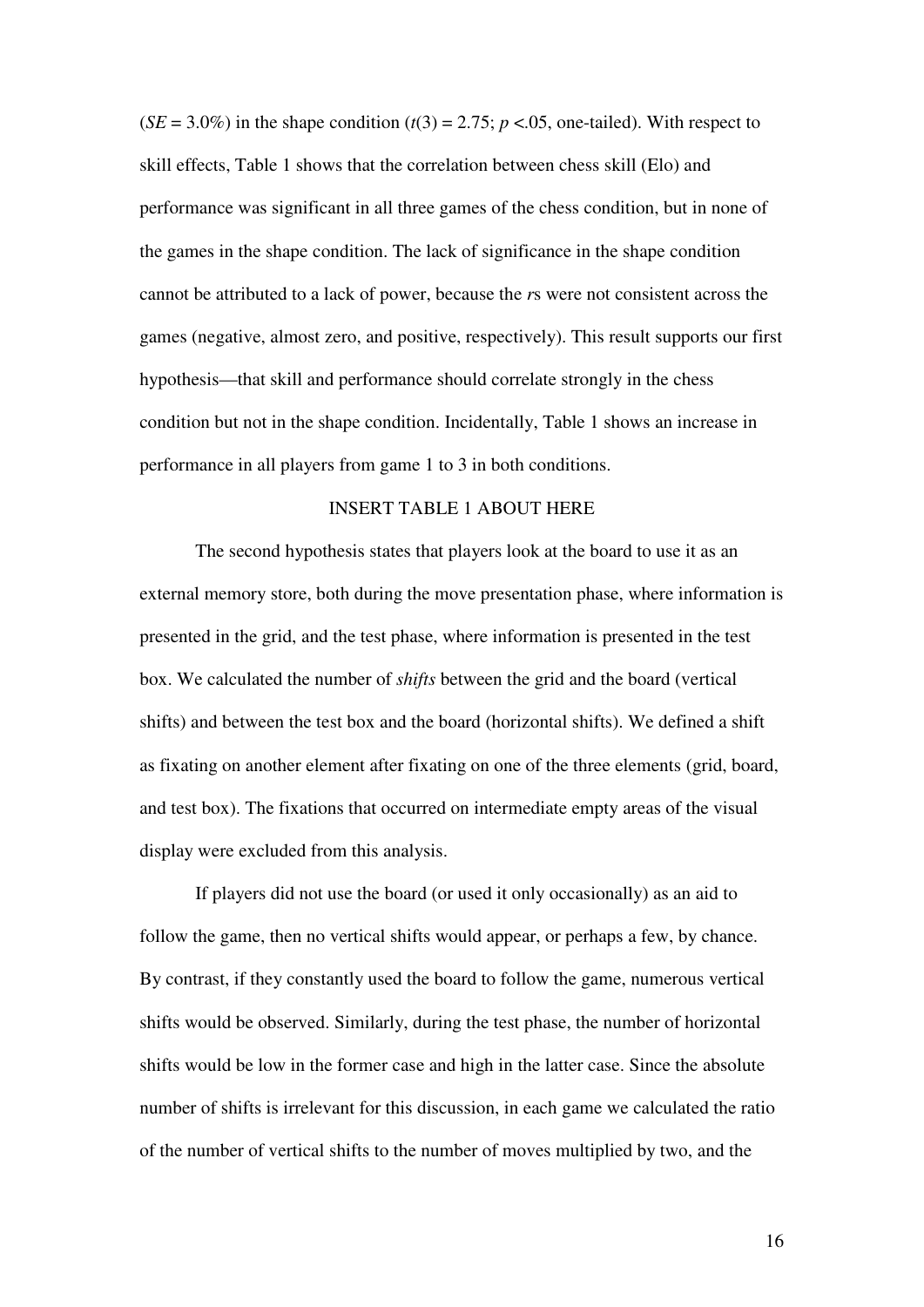ratio of the number of horizontal shifts to the number of tests multiplied by two. (If there is a shift from the grid (or test box) to the board, there is necessarily a shift back from the board to the grid (or test box) to carry on doing the task. That is why the number of moves or tests was multiplied by two.) Using these calculations, our second hypothesis was that, for all players and in both conditions, both ratios should be equal to or greater than 1—that is, there should be on average one shift per move or test, or more.

 Table 2 shows these ratios for the vertical and horizontal shifts. With the exception of CB with vertical shifts in the shape condition, all players carried out more than one shift per move or test on average. This result supports our second hypothesis. This table also shows that, in the chess condition, there were no strong negative correlations between vertical shifts and skill, vertical shifts and performance, horizontal shifts and skill, or horizontal shifts and performance. This counts against our third hypothesis. In the shape condition, we did not expect any correlation. However, surprisingly, the vertical shifts correlated with skill.

### INSERT TABLE 2 ABOUT HERE

#### **Additional Data**

 It may be argued that IM and GM have stronger visuospatial and imagery skills (rather than larger domain-specific knowledge) than the other players, which would explain the correlations between skill and the other variables. While the standard approach in psychology is to control for individual differences by using large samples, we followed an alternative methodology, as noted at the end of the introduction. Specifically, we controlled for individual differences by testing participants in a large number of tasks related or unrelated to chess.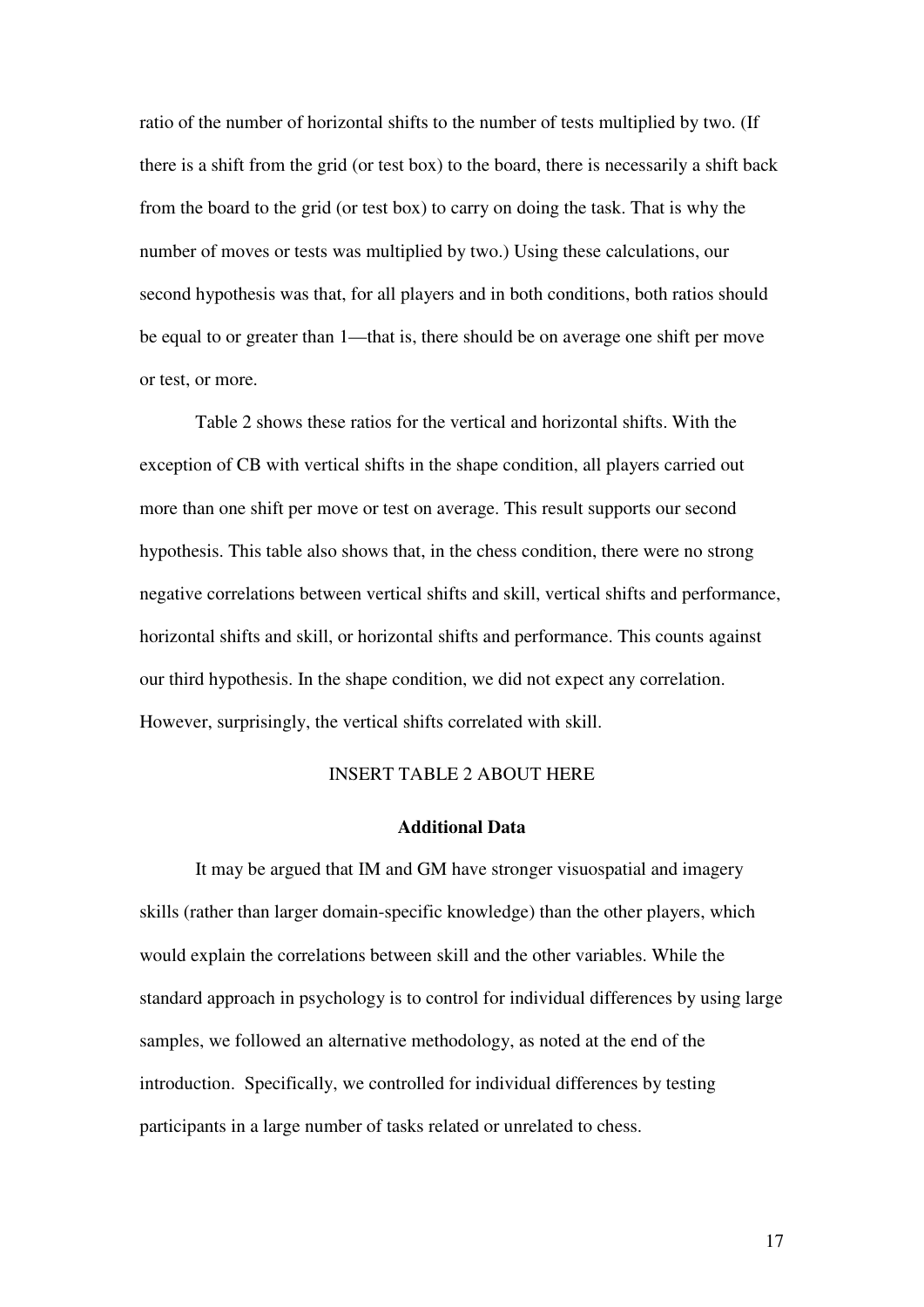To be consistent with previous studies, the chess tasks should show that the four players are representative of their skill level, and the non-chess tasks should show that there are no skill differences in tasks unrelated to the domain of expertise. For each participant, we collected additional data on four chess-related measures (quick problem solving, long-term memory for positions, short-term memory for positions, and practice) and four non-chess-related tasks (simple reaction time, longterm memory for photographs, memory span, and visual short-term memory).

#### **Method**

#### **Chess Data**

#### **Quick problem-solving.**

Players had to find the best moves in briefly presented positions. Forty-nine positions of medium complexity were selected from Livshitz (1988). Each position was presented on a computer screen for 5 s, followed by a 5 s black screen. Participants had to verbalize their move within this 10-s period. Given the short times involved, this task taps pattern recognition more than search abilities,

#### **Long-term memory for game positions.**

 In this task, which was also computer administered, the participants first completed a learning phase in which they were presented with a list of 250 chess positions for 5 s each. Then, they went through four recognition sessions (immediately after the learning phase, six hours after, 24 hours after, and six days after). In each test session 100 stimuli (50 old and 50 new) were presented, and for each one the participants had to decide whether the stimulus presented was part of the original list of 250 positions or not.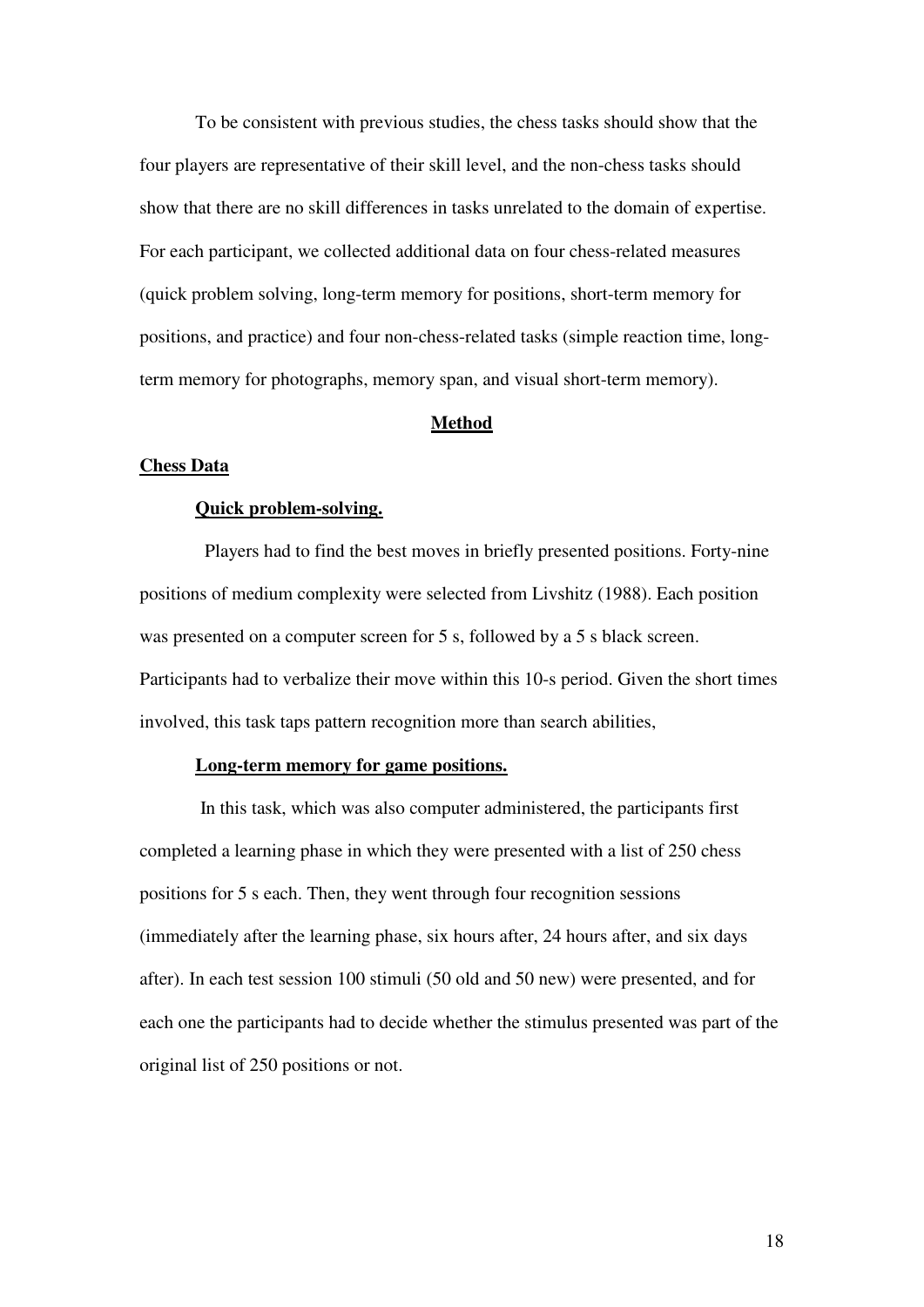#### **Short-term memory for game positions.**

 We used De Groot's (1978) classic recall task. We presented three types of positions: standard, quiet and complex. Quiet positions are more likely to contain familiar structures than standard positions, and the same applies to standard positions compared to complex positions. Therefore, performance was expected to follow the order quiet, standard, and complex condition. There were four positions for each type. Each position was shown on a computer screen for 5 s, and there was no time limit for reconstruction, which was also done on a computer (see Gobet & Simon, 1998, for details of the software used). Note that the long-term and short-term memory tasks for chess positions directly test the validity of chunk-based theories.

### **Amount of practice.**

For estimating the amount of practice, we asked our participants to fill in a grid asking them how many hours per week they had spent either studying or practicing chess in each year of their chess career (for a similar approach see Charness, Krampe & Mayr, 1996; Charness, Tuffiash, Krampe, Reingold & Vasyukova, 2005; Gobet & Campitelli, 2007). With this information, we calculated the cumulative time spent studying and playing chess.

#### **Non-Chess Data**

#### **Simple reaction time.**

This task was aimed to control for inter-individual differences in domaingeneral perceptual and motor abilities. A red or a yellow circle was presented on the screen, and participants had to press the relevant button as fast and accurately as possible. We carried out four sessions of 50 trials each.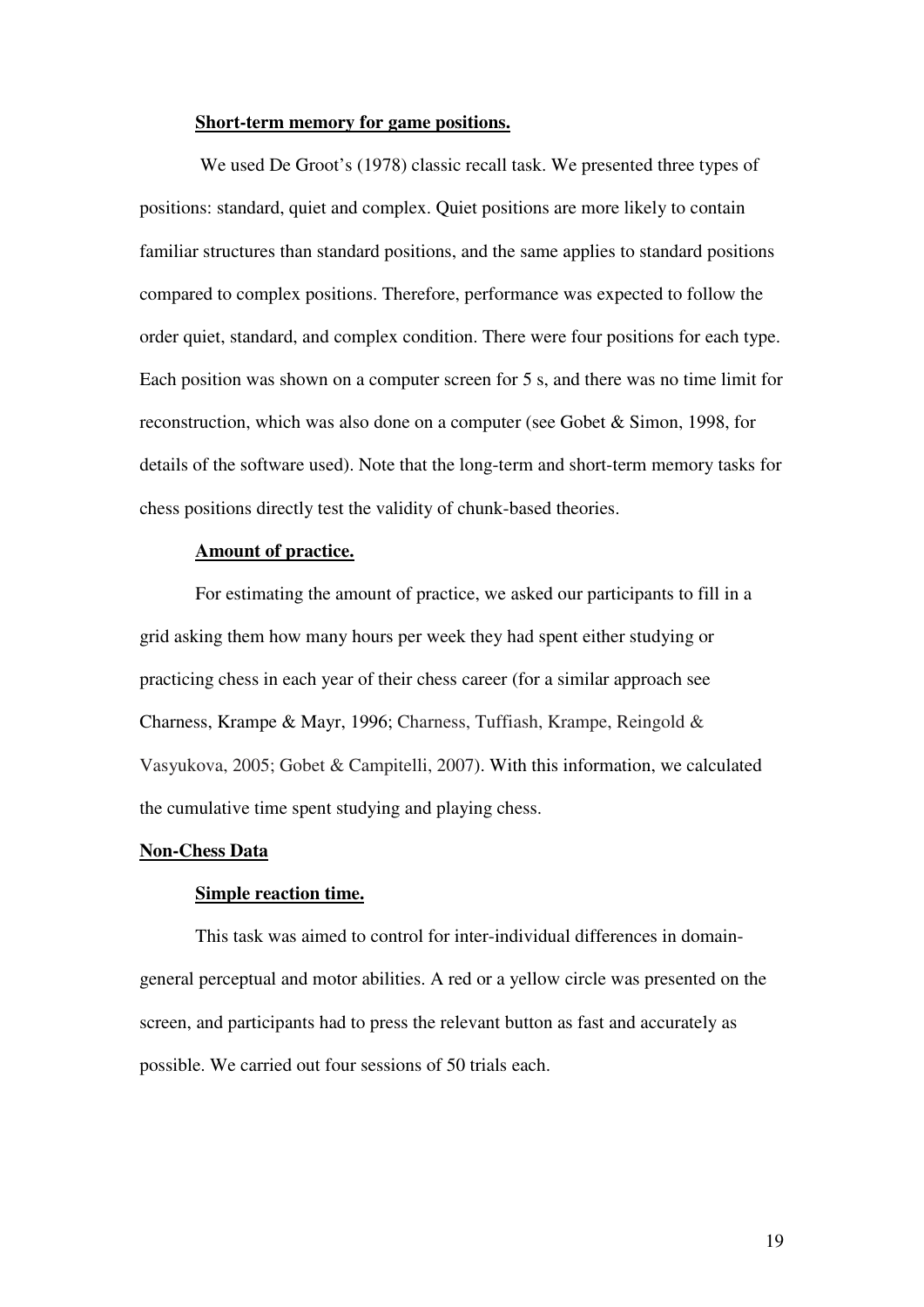#### **Long-term memory for photographs.**

This task was the same as long-term memory for chess positions, but using everyday photographs.

#### **Memory span.**

We performed three memory span tasks (letter, digits and spatial) with two versions in each (simultaneous and sequential). The letter and digit simultaneous spans started with presenting the participants with a list of 2 items on a computer screen for 2 s. When the items disappeared the participants had to say out loud the series of items in the correct order. There were two trials and if the participants were correct in both, a new series with an additional item was presented and the presentation time increased one second per item added. The memory span was defined as the maximum number of items that can be reproduced correctly in two trials. In the simultaneous spatial task, a number of red squares were presented in a 5 x 5 grid and the participants had to reproduce the location of the squares in a given grid drawn on a piece of paper. In the three cases, the sequential version of the task consisted in presenting a series of items in sequence for 1 s each. The score in each memory span was the average of the simultaneous and the sequential versions.

### **Short-term memory task for non-game positions.**

This task was almost the same as the short-term memory task for chess positions, with the following differences. There were three types of positions: random positions (i.e., a chess position where the location of the pieces on the board had been scrambled), shape-random positions (the same as random chess position, with the addition that the chess pieces were replaced by geometrical shapes) and shape-game (a chess position where the pieces were replaced by geometrical shapes, as in the main experiment). We used 4 positions for each type.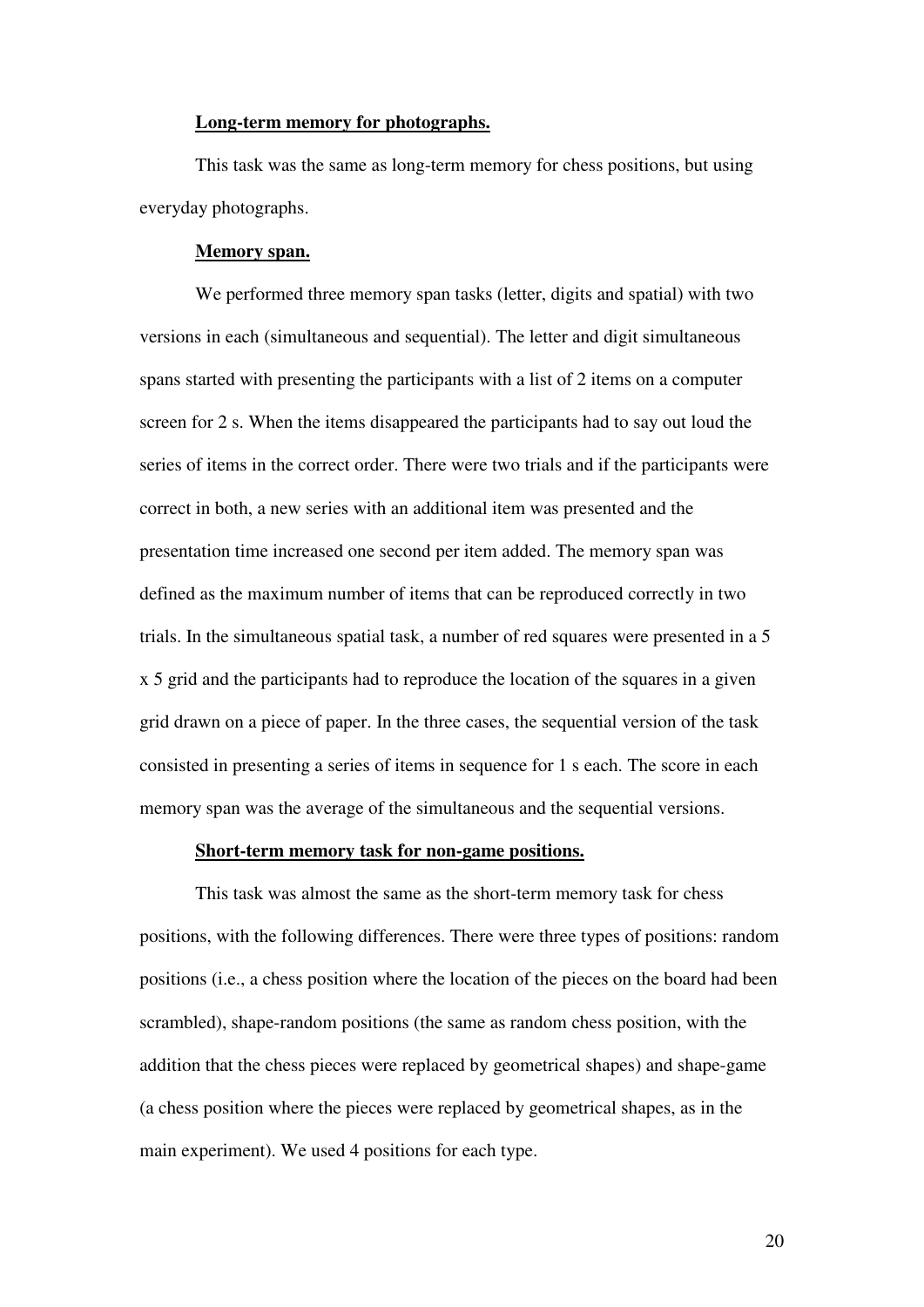#### **Results**

#### **Chess Data**

As shown in Table 3, there were significant correlations between skill level and all chess-related measures. These results are in line with previous studies: quick problem solving (e.g., Gobet & Retschitzki, 1991; Charness, 1981); long-term memory (e.g., Gobet & Simon, 2000); short-term memory (e.g., Chase & Simon, 1973a; De Groot & Gobet; 1996; Gobet & Clarkson, 2004); and practice (e.g., Charness et al., 2005). In the memory tasks, performance followed the ordering quiet, standard, and complex, as predicted.

### INSERT TABLE 3 ABOUT HERE

#### **Non-Chess Data**

 Consistent with the literature (Gobet & Simon, 1996a, 2000; Gobet & Clarkson, 2004; Waters, Gobet & Leyden, 2002; see also Masunaga & Horn, 2000, for similar results with the game of Go), Table 4 shows that none of the correlations of the non-chess-related tasks were significant. Two of the three correlations larger (in absolute terms) than .80 either suggest that *weaker* players reacted faster in the simple reaction time task or had a larger spatial memory span. The third correlation does favour the stronger players in the short-term memory for random positions, a task that is not totally unrelated to chess.

 In summary, excluding the correlations related to practice, we found that eight out of the eight correlations related to the chess tasks were greater than .90. By contrast, none of the 14 correlations related to the non-chess tasks were greater (in absolute terms) than .90. This clear pattern of results—all positive correlations larger than .90 in the chess-related tasks and none in the non-chess-related tasks—supports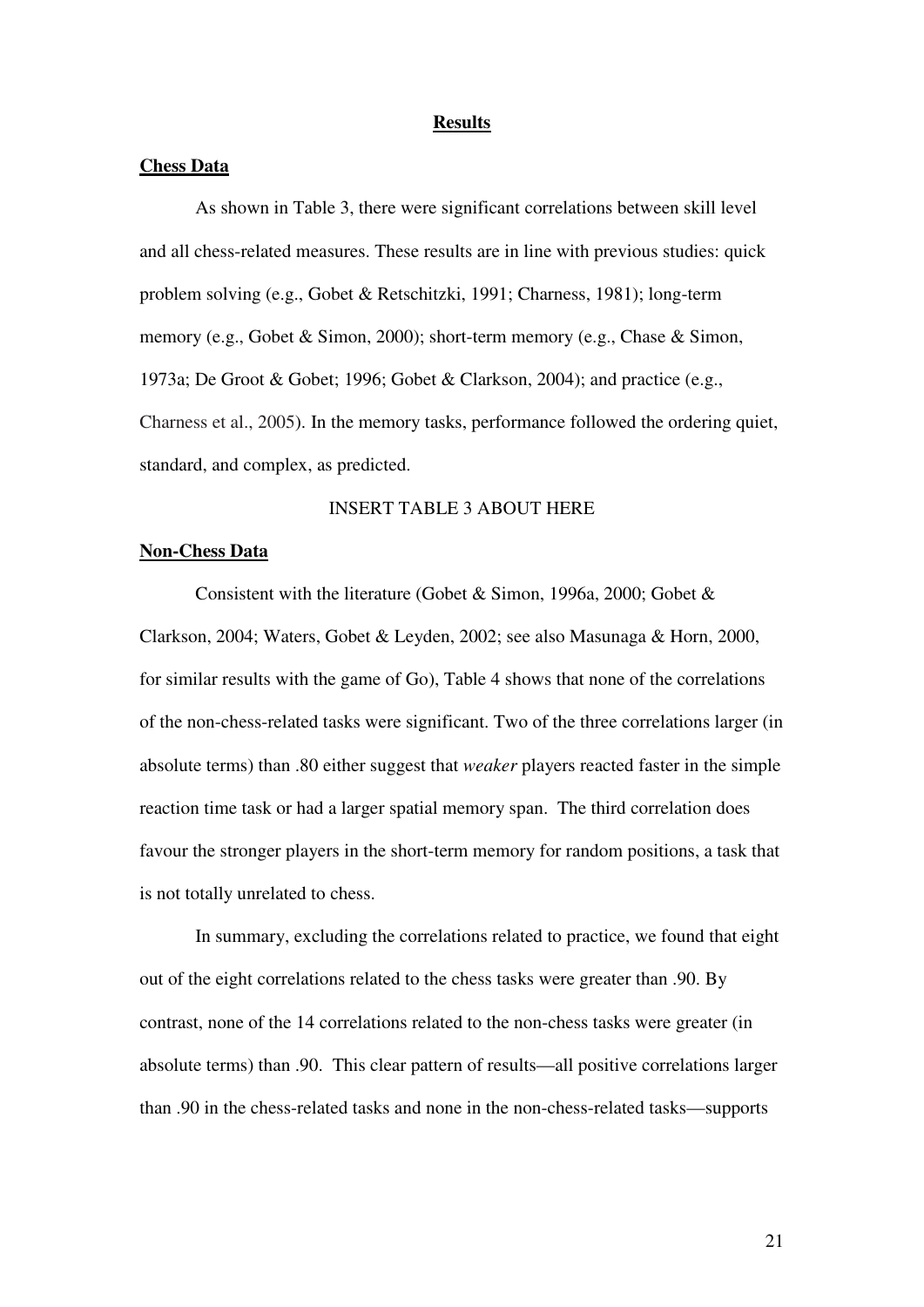the hypothesis that our small sample was a good representation of chessplayers of similar skill levels.

#### INSERT TABLE 4 ABOUT HERE

#### **Discussion**

In this study, we were interested in how chessplayers combine external information with mental images. In particular, we wished to test three specific hypotheses. Our data support the first hypothesis—that there should be a correlation between skill and performance in the chess condition but not in the shape condition. Together with the additional data, where there were strong correlations between skill and performance in chess-related tasks only, this result is in accord with previous studies showing that experts' better performance is limited to domain-specific material (see Gobet et al., 2004). Thus, this pattern of results supports chunk-based theories of expertise, which emphasize the role of long-term memory in memory (Chase & Simon, 1973a; Gobet & Simon, 1996a), problem solving (Campitelli & Gobet, 2004), and imagery (Campitelli & Gobet, 2005) tasks. That is, the existence of a long-term domain-specific knowledge base is the main factor explaining differences in domain-specific tasks.

Our second hypothesis, based on Campitelli and Gobet's (2005) results in an imagery experiment that did not use eye-movement recording, was that all players would follow the strategy of using the external board as an external memory store, regardless of skill differences. This prediction was supported by the data. This result is also in agreement with Spivey and Geng's (2001) and Richardson and Spivey's (2000) memory and imagery experiments, where participants presented with a visual display missing an item looked at the position where this item was located earlier. Given that their effect was made stronger by adding a frame, and in particular a grid,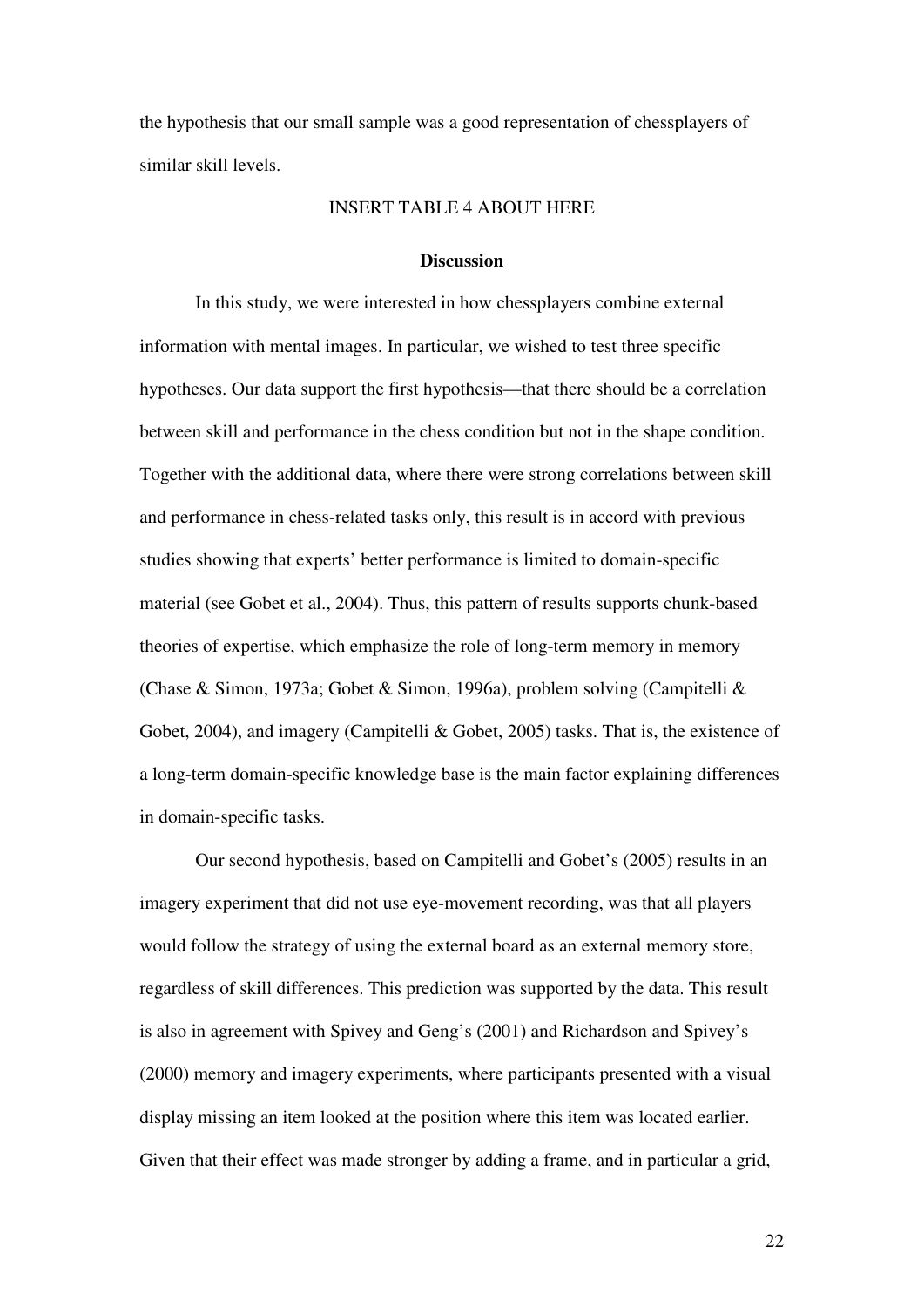to the display, it is not surprising that we found the same behaviour with our weaker players in a task employing a chessboard. However, it is surprising that the strong players followed this strategy, in spite of the fact that they were able to play blindfold chess and could calculate deep variations in problem solving tasks. The question of skill differences in behaviour was taken up in the third hypothesis.

Laeng and Teodorescu (2002) suggested that, during fixations, participants attempt to reconstruct a mental image. In our experiment, players had to generate an image of a piece moving to a new location and weaken its image in the previous location. In order to facilitate this task, looking at the board seems a sensible thing to do: the new location of pieces can be refreshed, and the perception of the board may help to generate the frame of the internal image with the updated position. Given that stronger players are more capable of generating an internal image of the position without the aid of the external board, we predicted (hypothesis 3) that they would use it less than the weaker players, that is, that the number of shifts would be negatively correlated with skill. Strong players were expected to occasionally use the board as an external aid in case of difficulties (Glenberg et al., 1998), but not as a standard strategy. This prediction was not supported by the data. One possible explanation is that while the strong players could have done the task the way we expected, they chose to do it otherwise, perhaps because looking at the board diminished their cognitive strain. This could be tested in a future experiment in which our task is compared with a new task where the moves are presented on a grid without showing the board simultaneously. Another explanation relates to Fine's (1965) suggestion that having control over the generation of moves helps generate a better internal representation of the changing positions, an explanation that gains in plausibility given that Gobet and Retschitzki (1991) found that the level of controllability affects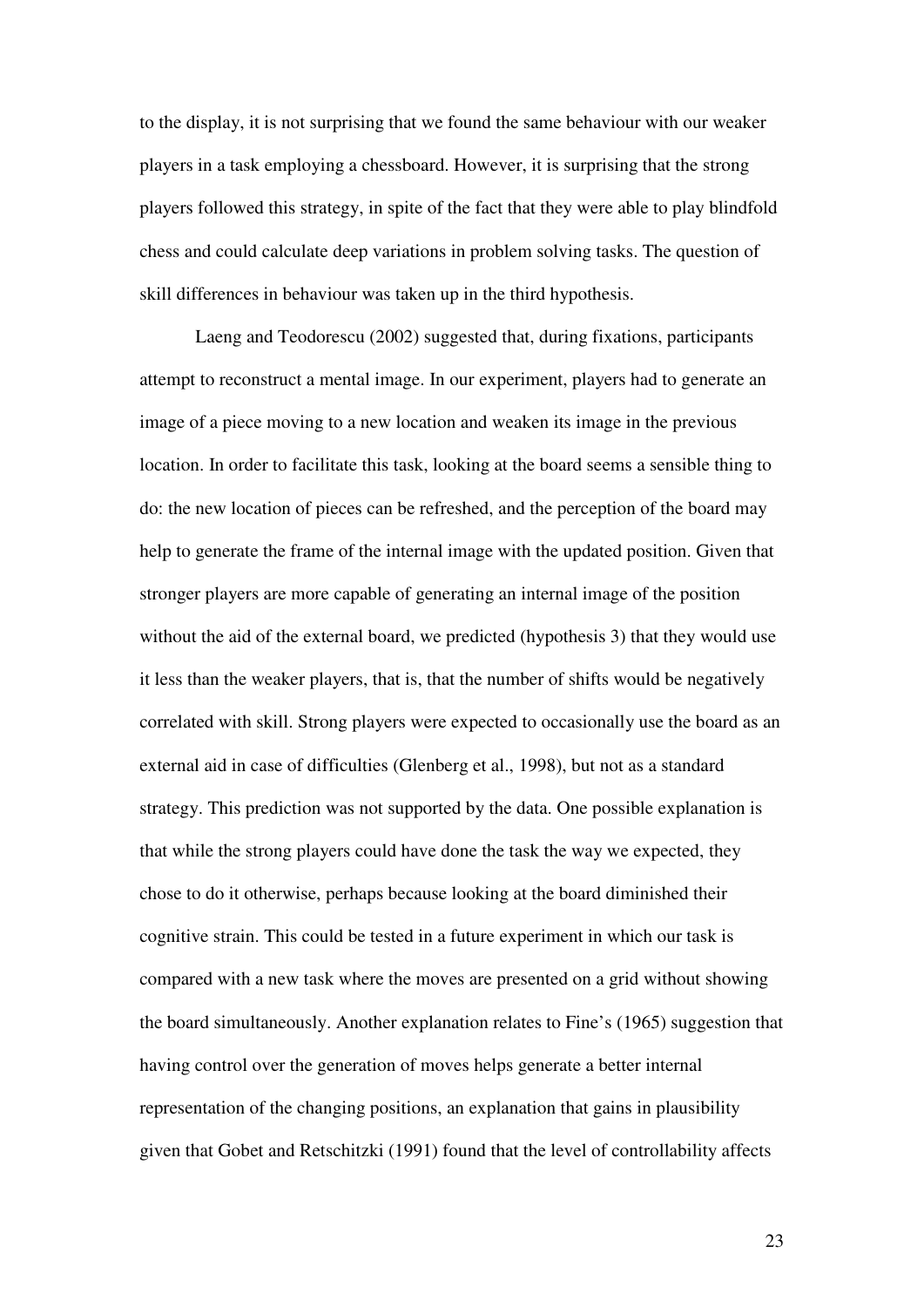performance in chess. Another piece of evidence consistent with this explanation comes from a study by Wagner and Scurrah's (1971), in which a player showed a larger depth of search when he was pondering a position taken from his own game compared to unfamiliar positions. In the present study, as well as in Campitelli and Gobet's (2004) study, the moves were provided to the players who did not have this control. This may have caused them difficulties in generating internal representations, and thus forced even strong players to fixate on the board. One way to study this issue would be to compare players' performance in a similar task when they play their own game, as opposed to following a game played by others, as happened in the present experiment.

 Finally, a topic to which we did not pay attention when we generated our hypotheses, but which is of interest, is the increase in performance over the three games played that happened in all players in both conditions. This result is consistent with Chase and Simon's (1973b) memory task in which the chess pieces were replaced by letters and performance improved with practice.

#### **Conclusion**

 Using a multiple case study, we investigated two everyday psychological phenomena—averting gaze from the environment when generating internal representations and looking at parts of the environment to aid our internal cognitive processes—by combining two powerful research tools in psychology: recording of eye movements and blindfold chess. We suggested that reducing or increasing our connection with the environment is a function of the complexity of the task and the level of expertise of the individual performing the task.

 We showed that all players chose to interact with the environment (supporting our hypothesis 2) at the same frequency (against our hypothesis 3) to aid their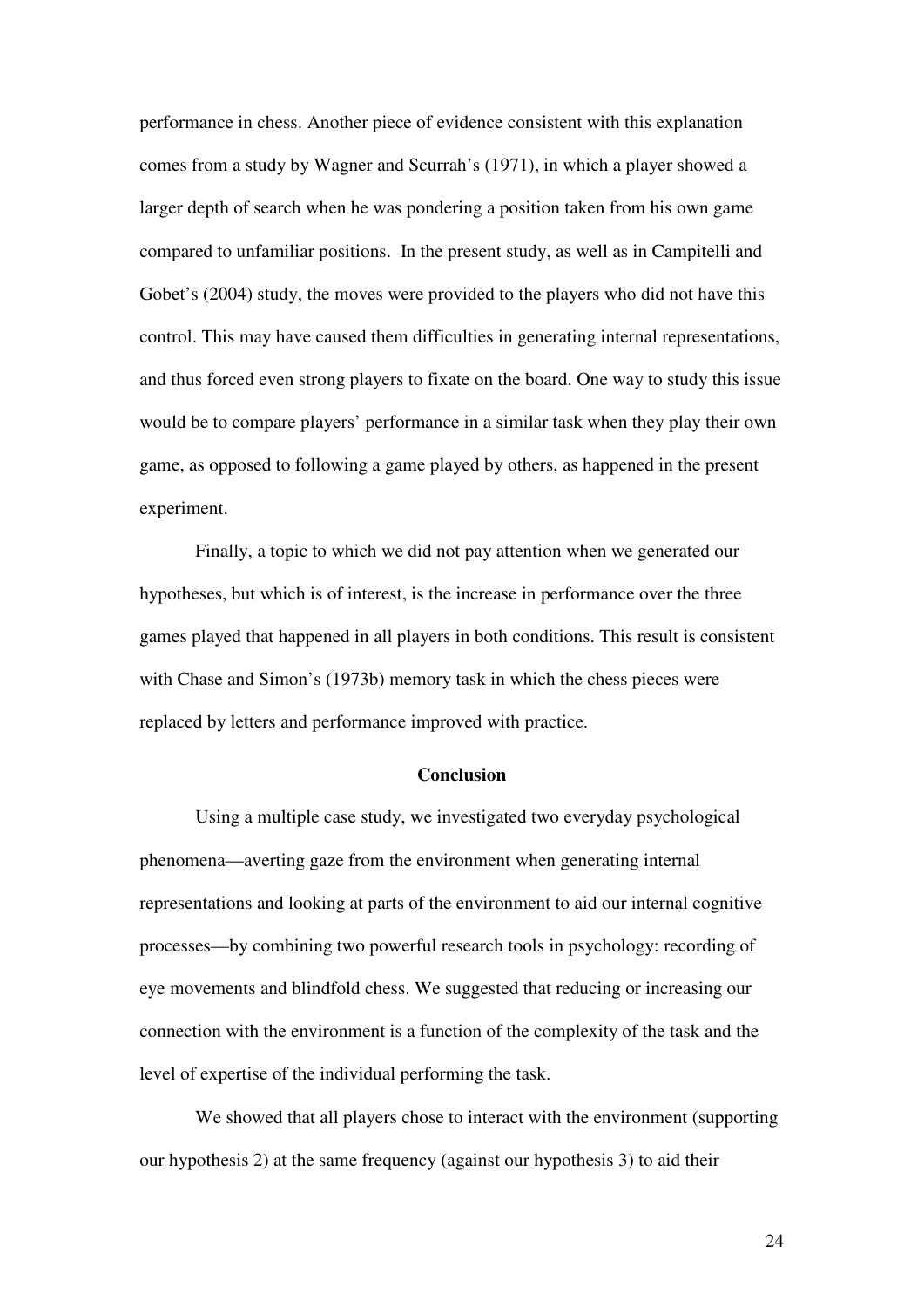imagery processes. Moreover, the performance was a function of the skill level in the chess condition but not in the shape condition (supporting our hypothesis 1). We also provided additional data showing that players performed as predicted by their skill level in domain-specific tasks but not in general cognitive tasks. Together, our results showed that performance and, to some extent, interaction with the environment are a function of the expertise level and the complexity of the task. Moreover, our results are consistent with pattern-recognition theories that state that differences in performance between individuals with different levels of expertise in a specific domain are mainly due to the existence of domain-specific long-term memory patterns (Chase & Simon, 1973a; Gobet & Simon, 1996a), and not to general cognitive skills.

The result that the number of glances at the board was not a function of skill level is surprising, because strong masters are able to maintain internal representations of positions (e.g., when playing blindfold chess). In addition to the possibility that players' lack of control over the moves may have created difficulties in generating internal representations, we suggested that strong players might have been capable of performing the task without looking at the board, but that they chose to do so. The question as to whether this behaviour was a question of choice or necessity can be answered experimentally, and we proposed experiments to address this question.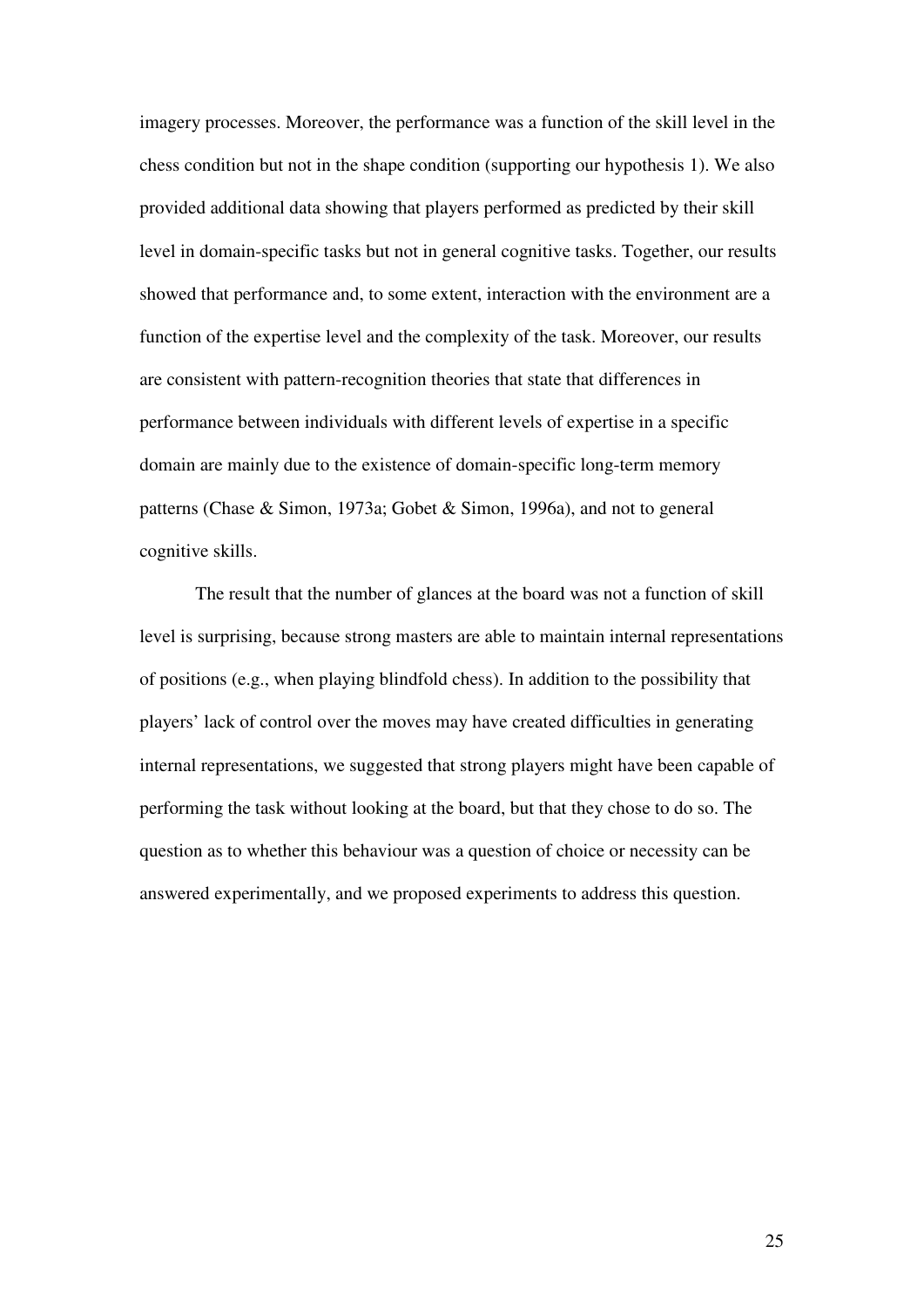#### **References**

- Bachmann, T., & Oit, M. (1992). Stroop-like interference in chess players' imagery: An unexplored possibility to be revealed by the adapted moving-spot task. *Psychological Research, 54*, 27-31.
- Binet, A. (1894). *Psychologie des grands calculateurs et joueurs d'échecs*. Paris: Hachette. [Reedited by Slatkine Ressources, Paris, 1981.]
- Brandt, S. A., & Stark, L. W. (1997). Spontaneous eye movements during visual imagery reflect the content of the visual scene. *Journal of Cognitive Neuroscience, 9*, 27-38.
- Campitelli, G., & Gobet, F. (2004). Adaptive expert decision making: Skilled chessplayers search more and deeper. *Journal of the International Computer Games Association, 27*, 209-216.
- Campitelli, G., & Gobet, F. (2005). The mind's eye in blindfold chess. *European Journal of Cognitive Psychology, 17,* 23-45.
- Charness, N. (1976). Memory for chess positions: Resistance to interference. *Journal of Experimental Psychology: Human Learning and Memory, 2*, 641-653.
- Charness, N. (1981). Search in chess: Age and skill differences. *Journal of Experimental Psychology: Human Perception and Performance, 7*, 467-476.
- Charness, N. (1991). Expertise in chess: The balance between knowledge and search. In K. A. Ericsson & J. Smith (Eds.), *Studies of expertise : Prospects and limits* (pp. 39-63). Cambridge: Cambridge University Press.
- Charness, N. (1992). The impact of chess research in cognitive science. *Psychological Research, 54*, 4-9.
- Charness, N., Krampe, R., & Mayr, U. (1996). The role of practice and coaching in entrepreneurial skill domains: An international comparison of life-span chess skill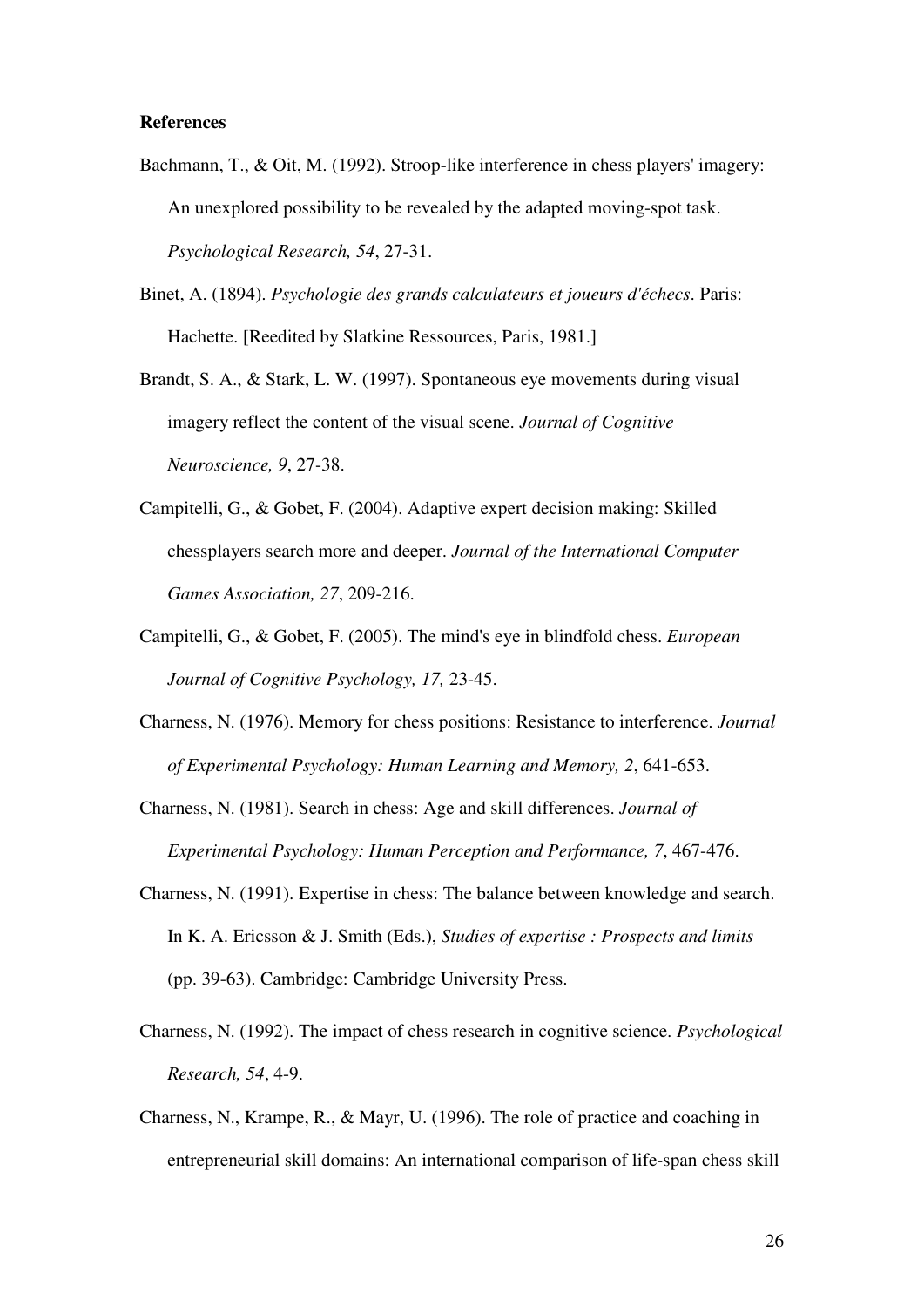acquisition. In K. A. Ericsson (Ed.), *The road to excellence* (pp. 51-80). Mahwah, NJ: Lawrence Erlbaum.

- Charness, N., Tuffiash, M., Krampe R., Reingold, E., & Vasyukova, E. (2005). The role of deliberate practice in chess expertise. *Applied Cognitive Psychology, 19*, 151-165.
- Chase, W. G., & Ericsson, K. A. (1982). Skill and working memory. *The Psychology of Learning and Motivation, 16*, 1-58.
- Chase, W. G., & Simon, H. A. (1973a). Perception in chess. *Cognitive Psychology, 4*, 55-81.
- Chase, W. G., & Simon, H. A. (1973b). The mind's eye in chess. In W. G. Chase (Ed.), *Visual information processing*. New York: Academic Press.
- Church, R. M., & Church, K. W. (1977). Plans, goals, and search strategies for the selection of a move in chess. In P. W. Frey (Ed.), *Chess skill in man and machine*  (pp. 131–156). New York: Springer Verlag.
- De Groot, A. D. (1946/1978). *Thought and choice in chess* (2 ed.). The Hague: Mouton.
- De Groot, A. D., & Gobet, F. (1996). *Perception and memory in chess*. Assen: Van Gorcum.
- Ericsson, K. A., & Staszewski, J. J. (1989). Skilled memory and expertise: Mechanisms of exceptional performance. In D. Klahr & K. Kotovski (Eds.), *Complex information processing: The impact of Herbert A. Simon.* Hillsdale, NJ: Erlbaum.
- Fine, R. (1965). The psychology of blindfold chess. An introspective account. *Acta Psychologica, 24*, 352-370.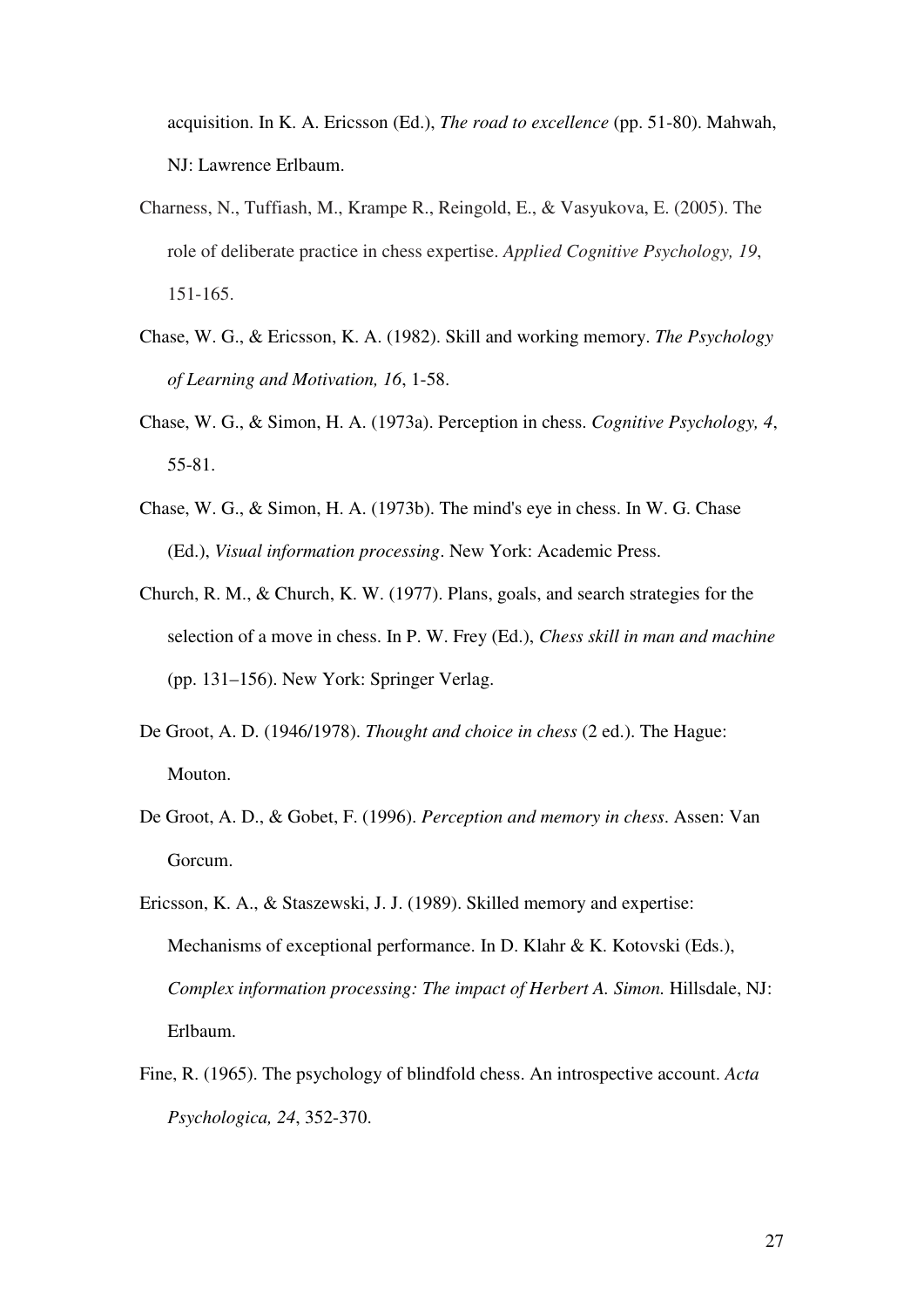- Glenberg, A. M., Schroeder, J. L., & Robertson, D. A. (1998). Averting gaze disengages the environment and facilitates remembering. *Memory & Cognition, 26*, 651-658.
- Gobet, F. (1997). A pattern-recognition theory of search in expert problem solving. *Thinking and Reasoning, 3*, 291-313.
- Gobet, F. (1998). Chess thinking revisited. *Swiss Journal of Psychology, 57*, 18-32.
- Gobet, F., & Campitelli, G. (2007). The role of domain-specific practice, handedness and starting age in chess. *Developmental Psychology, 43,* 159-172.
- Gobet, F., & Clarkson, G. (2004). Chunks in expert memory: Evidence for the magical number four… or is it two? *Memory*, 12, 732-747.
- Gobet, F., De Voogt, A., & Retschitzki, J. (2004). *Moves in mind. The psychology of board games*. Hove, UK: Psychology Press.
- Gobet, F., & Retschitzki, J. (1991). Détresse apprise et jeu d'échecs: Rôle de la familiarité et de la similitude des tâches. *Revue Suisse de Psychologie, 20*, 97-110.
- Gobet, F., & Simon, H. A. (1996a). Templates in chess memory: A mechanism for recalling several boards. *Cognitive Psychology, 31*, 1-40.
- Gobet, F., & Simon, H. A. (1996b). Recall of rapidly presented random chess positions is a function of skill. *Psychonomic Bulletin & Review, 2*, 159-163.
- Gobet, F., & Simon, H. A. (1998). Expert chess memory: Revisiting the chunking hypothesis. *Memory, 6*, 225-255.
- Gobet, F., & Simon, H. A. (2000). Five seconds or sixty? Presentation time in expert memory. *Cognitive Science, 24*, 651-682.
- Gruber, H. (1991). *Qualitative Aspekte von Expertise im Schach*. Aachen: Feenschach.
- Hebb, D. O. (1968). Concerning imagery. *Psychological Review, 76*, 466-477.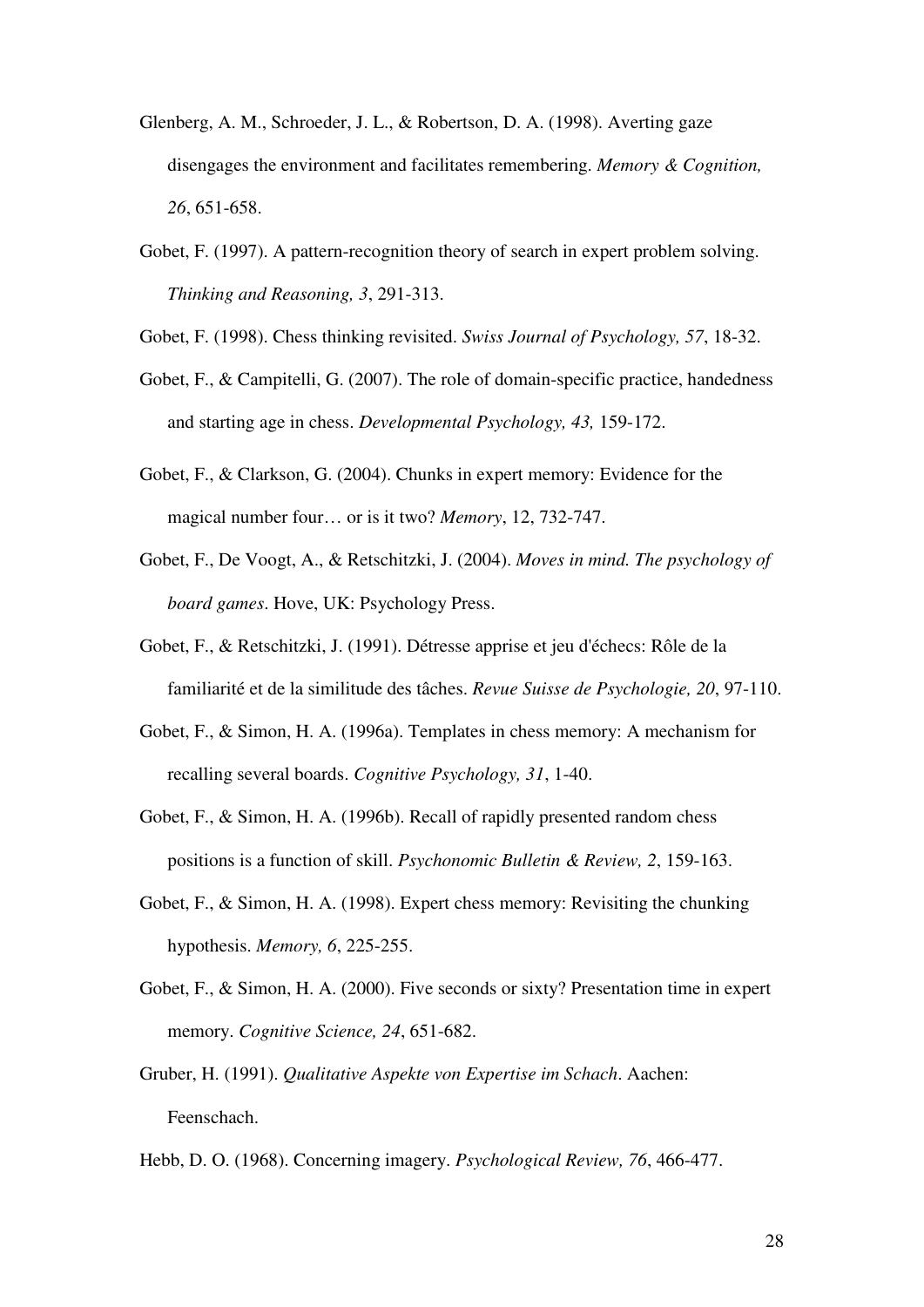Holding, D. H. (1985). *The psychology of chess skill*. New Jersey: Lawrence Erlbaum.

Laeng, B., & Teodorescu, D. S. (2002). Eye scanpaths during visual imagery reenact those of perception of the same visual scene. *Cognitive Science, 26*, 207-231.

Livshitz, A. (1988). *Test your chess IQ*. Oxford, UK: Pergamon Press.

- Masunaga, H., & Horn, J. (2000). Characterizing mature human intelligence expertise development. *Learning and Individual Differences, 12*, 5-33.
- Milojkovic, J. D. (1982). Chess imagery in novice and master. *Journal of Mental Imagery, 6*, 125-144.
- Richardson, D. C., & Spivey, M. J. (2000). Representation, space and Hollywood squares: Looking at things that aren't there anymore. *Cognition, 76*, 269-295.
- Saariluoma, P. (1991). Aspects of skilled imagery in blindfold chess. *Acta Psychologica, 77*, 65-89.

Saariluoma, P. (1995). *Chess players' thinking*. London: Routledge.

- Saariluoma, P., & Kalakoski, V. (1997). Skilled imagery and long-term working memory. *American Journal of Psychology, 110*, 177-201.
- Saariluoma, P., & Kalakoski, V. (1998). Apperception and imagery in blindfold chess. *Memory, 6*, 67-90.
- Spivey, M. J., & Geng, J. J. (2001). Oculomotor mechanisms activated by imagery and memory: Eye movements to absent objects. *Psychological Research, 65*, 235- 241.
- Wagner, D. A., & Scurrah, M. J. (1971). Some characteristics of human problemsolving in chess. *Cognitive Psychology, 2*, 454-478.
- Waters, A. J., Gobet, F., & Leyden, G. (2002). Visuo-spatial abilities in chess players. *British Journal of Psychology, 30*, 303-311.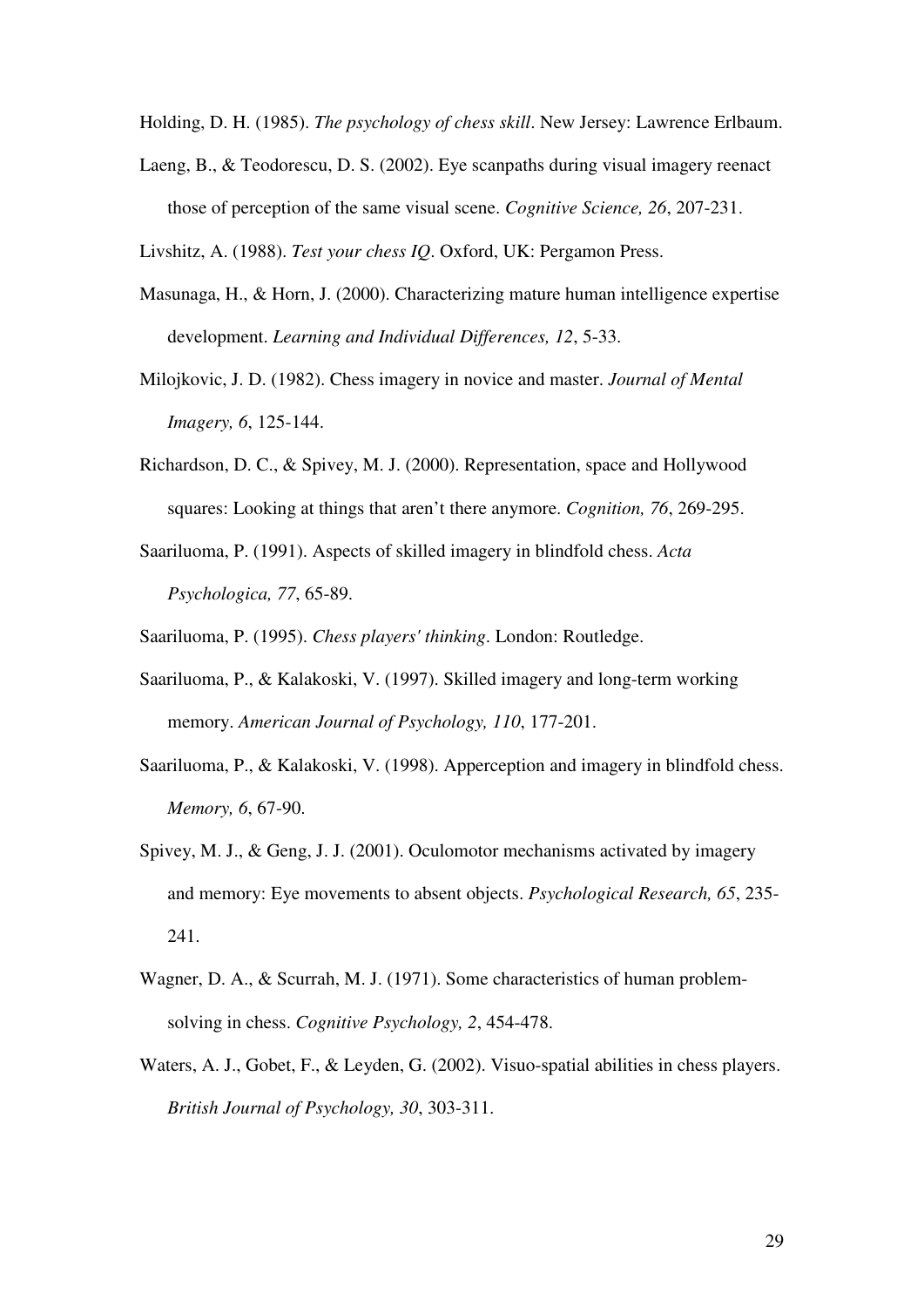### **Appendix**

Example of a sequence of moves and tests as used in the main experiment of this paper. The position at the top of the Figure remained unchanged and in view for the entire sequence of moves. The  $1<sup>st</sup>$  column indicates the move number, the  $2<sup>nd</sup>$  column indicates moves for white, and the  $3<sup>rd</sup>$  column indicates moves for black. The fourth column shows the tests carried out during the game. Throughout, the algebraic chess notation was used (see footnote 5).

### INSERT FIGURE A1 ABOUT HERE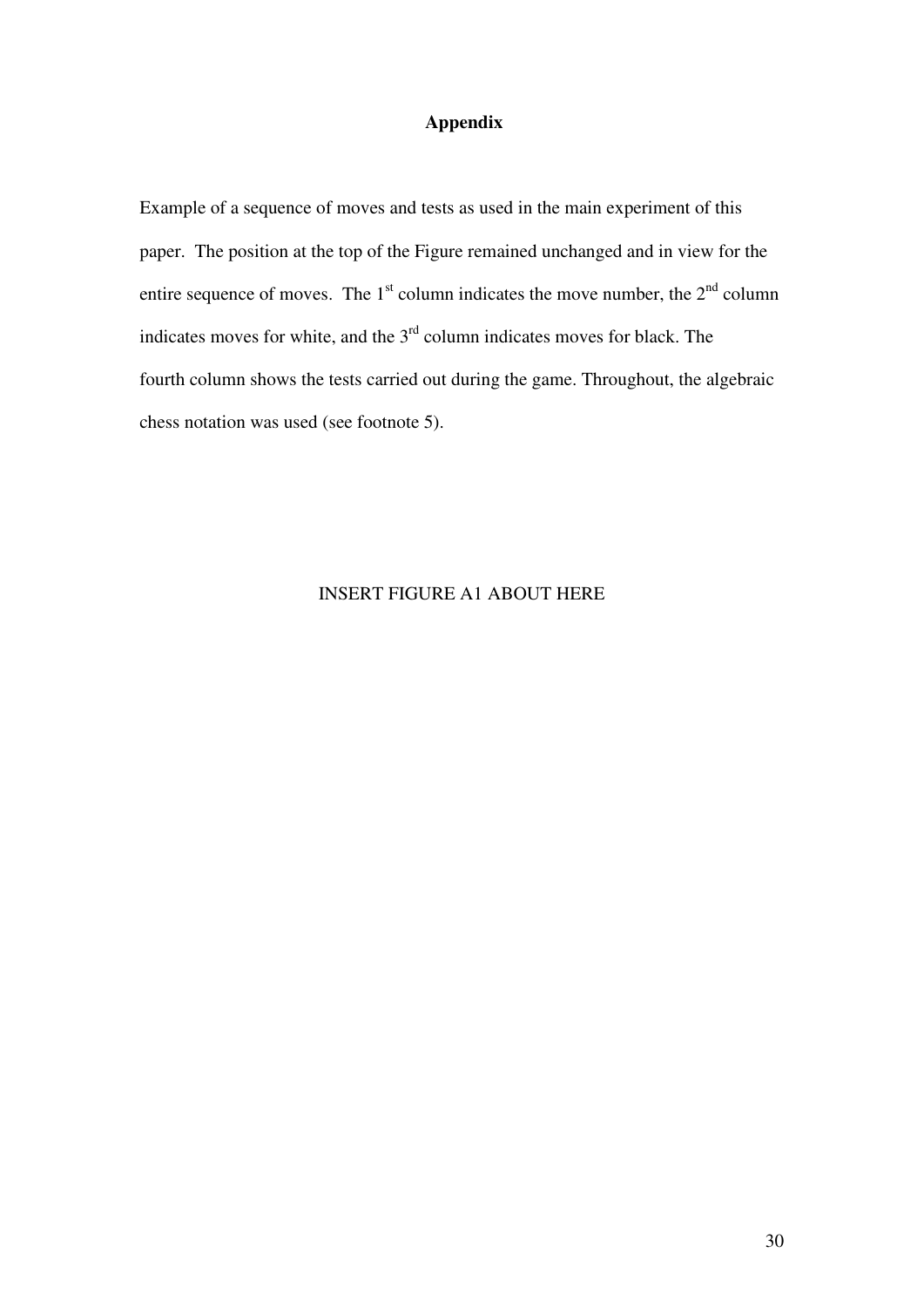### Table 1.

|                           |         | Chess   |         |        | Shape  |        |
|---------------------------|---------|---------|---------|--------|--------|--------|
|                           | game 1  | qame 2  | game 3  | qame 1 | qame 2 | qame 3 |
| Performance               |         |         |         |        |        |        |
| GМ                        | 66.7    | 86.1    | 94.4    | 16.7   | 19.4   | 61.1   |
| IM                        | 50.0    | 66.7    | 80.6    | 0      | 16.7   | 52.8   |
| <b>CM</b>                 | 25.0    | 41.7    | 55.6    | 12.5   | 16.7   | 27.8   |
| CB                        | 16.7    | 16.7    | 36.1    | 8.3    | 22.2   | 30.6   |
| corr. skill x performance | .94     | .98     | .98     | $-.01$ | $-58$  | .88    |
| p (one-tailed)            | $-.05*$ | $-.05*$ | $-.05*$ | >1     | >1     | > 0.06 |

# Percentage correct in each game and correlation with skill level

Note.  $*$  significant correlation using  $p < 0.05$  as criterion. For the skill x performance correlation the variable Elo was used (GM = 2550, IM = 2500, CM = 2100 and CB = 1750).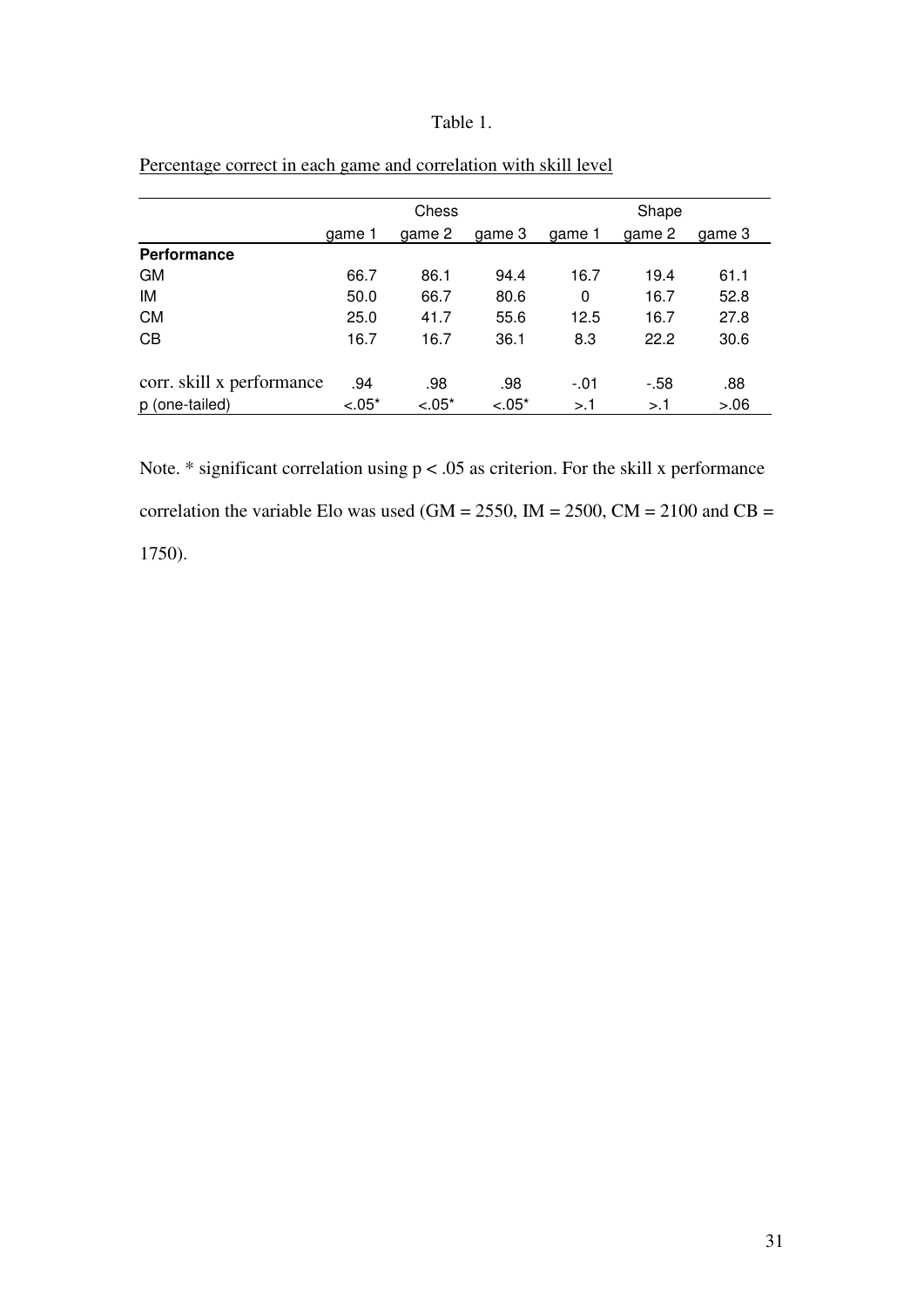# Table 2.

# Relative numbers of vertical and horizontal shifts together with correlations with skill

# and performance

|                                       |          | Chess  |         |           | Shape  |          |
|---------------------------------------|----------|--------|---------|-----------|--------|----------|
|                                       | game 1   | game 2 | game 3  | game 1    | game 2 | game 3   |
| <b>Vertical shifts</b>                |          |        |         |           |        |          |
| <b>GM</b>                             | 0.92     | 1.21   | 1.33    | 1.87      | 1.89   | 1.82     |
| IM                                    | 1.68     | 1.89   | 1.55    | 2.27      | 2.14   | 1.89     |
| <b>CM</b>                             | 1.35     | 1.49   | 1.60    | 1.45      | 1.85   | 1.59     |
| CB                                    | 1.27     | 0.97   | 1.32    | 0.60      | 0.74   | 0.87     |
| corr. Skill x vertical shifts         | $-.03$   | .60    | .19     | .95       | .88    | .95      |
| p (one-tailed)                        | > .1     | > 1    | > .1    | $< .05*$  | > .05  | $< .05*$ |
| corr. performance x vertical shifts   | $-30$    | .42    | .03     | $-.24$    | $-.89$ | .70      |
| p (one-tailed)                        | > .1     | > .1   | > .1    | > .1      | > .05  | > .1     |
| <b>Horizontal shifts</b>              |          |        |         |           |        |          |
| <b>GM</b>                             | 1.73     | 1.47   | 0.99    | 1.60      | 1.90   | 1.22     |
| IM                                    | 1.77     | 1.69   | 2.11    | 2.29      | 2.24   | 2.35     |
| <b>CM</b>                             | 1.56     | 1.57   | 1.58    | 1.56      | 1.32   | 1.21     |
| CB                                    | 1.21     | 1.44   | 1.57    | 1.67      | 1.51   | 1.68     |
| corr. Skill x horizontal shifts       | .97      | .50    | $-0.08$ | .42       | .76    | .16      |
| p (one-tailed)                        | $< .05*$ | > .1   | > .1    | > .1      | > .1   | > .1     |
| corr. performance x horizontal shifts | .84      | .30    | $-.24$  | $-.91$    | $-26$  | .20      |
| p (one-tailed)                        | > .07    | 1. <   | 1. <    | $< 0.05*$ | 1. <   | > .1     |

Note. \* significant correlation using p < .05 as criterion.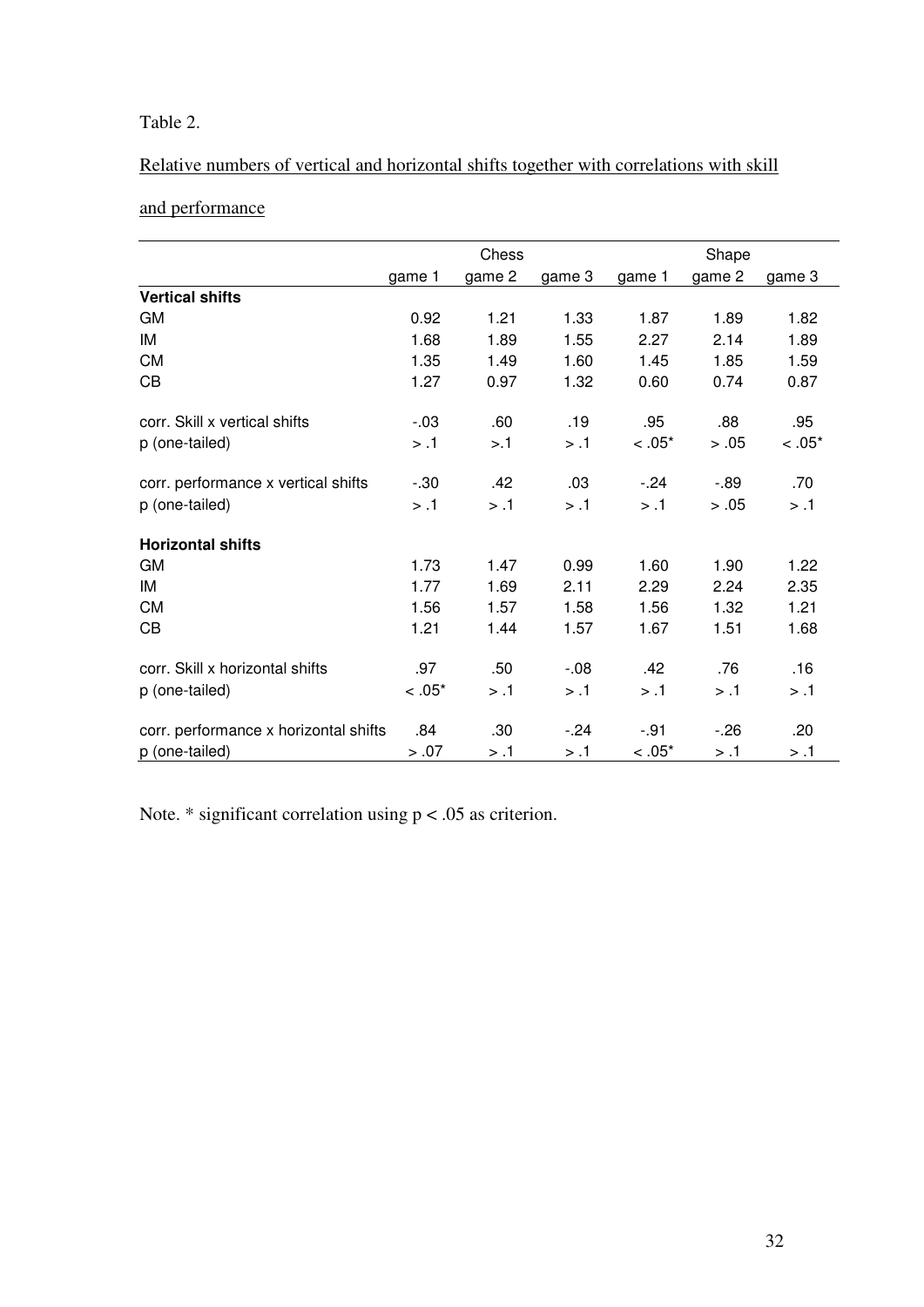# Table 3.

# Additional data: Chess-related tasks

|                           |      |      |      |      | corr. with $p(1 -$ |         |
|---------------------------|------|------|------|------|--------------------|---------|
|                           | GM   | IМ   | СM   | CВ   | skill              | tailed) |
| Quick problem solving     |      |      |      |      |                    |         |
| Performance (%)           | 46.9 | 36.9 | 8.2  | 4.1  | .94                | $-.05*$ |
| Long-term memory          |      |      |      |      |                    |         |
| Session 1 (%)             | 93   | 92   | 59   | 58   | .93                | $-.05*$ |
| Session 2 (%)             | 87   | 80   | 60   | 54   | .96                | $-.05*$ |
| Session 3 (%)             | 82   | 69   | 56   | 50   | .93                | $-.05*$ |
| Session 4 (%)             | 67   | 63   | 60   | 50   | .96                | $-.05*$ |
| <b>Short-term memory</b>  |      |      |      |      |                    |         |
| Standard positions (%)    | 89.2 | 88.5 | 48.3 | 43.7 | .95                | $-.05*$ |
| Quiet positions (%)       | 89.4 | 95.2 | 69.2 | 59.6 | .97                | $-.05*$ |
| Complex positions (%)     | 68.8 | 65.9 | 44.2 | 36.3 | .98                | $-.05*$ |
| <b>Practice</b>           |      |      |      |      |                    |         |
| Cumulative hours studying | 6890 | 7904 | 1872 | 416  | .96                | $-.05*$ |
| Cumulative hours playing  | 7722 | 7072 | 2704 | 1326 | .98                | $-.05*$ |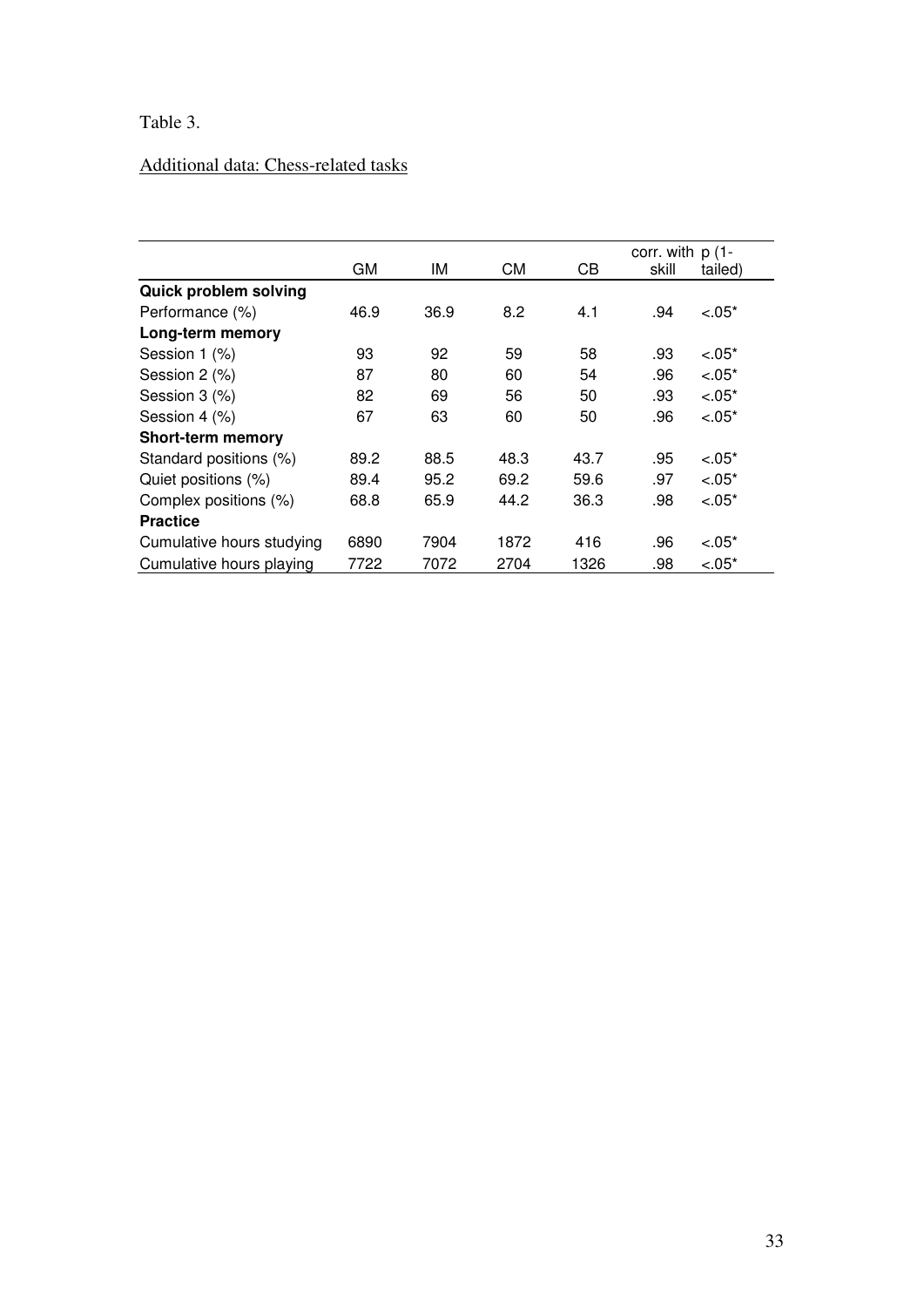# Table 4.

# Additional data: Non-chess-related tasks

|                          |      |      |      |      | corr. with $p(1 -$ |         |
|--------------------------|------|------|------|------|--------------------|---------|
|                          | GМ   | ΙM   | СM   | CВ   | skill              | tailed) |
| <b>Reaction time</b>     |      |      |      |      |                    |         |
| Session 1 (ms)           | 376  | 349  | 417  | 370  | $-30$              | >1      |
| Session 2 (ms)           | 315  | 392  | 356  | 351  | $-03$              | $>1$ .1 |
| Session 3 (ms)           | 344  | 371  | 339  | 315  | .84                | > 0.07  |
| Session 4 (ms)           | 323  | 362  | 317  | 332  | .32                | >1      |
| Long-term memory         |      |      |      |      |                    |         |
| Session 1 (%)            | 91.6 | 86.3 | 86.3 | 89.5 | .07                | >1      |
| Session 2 (%)            | 93.5 | 75.0 | 86.9 | 78.2 | .32                | >1      |
| Session 3 (%)            | 87.5 | 73.9 | 84.4 | 71.9 | .47                | >1      |
| Session 4 (%)            | 78.7 | 71.3 | 67.0 | 71.3 | .53                | >1      |
| <b>Memory span</b>       |      |      |      |      |                    |         |
| Letters                  | 6.5  | 5.5  | 6.0  | 7.0  | $-62$              | >1      |
| <b>Digits</b>            | 6.0  | 8.0  | 7.5  | 6.5  | .12                | > 1     |
| Spatial                  | 4.0  | 4.0  | 4.0  | 4.5  | $-84$              | > 0.07  |
| <b>Short-term memory</b> |      |      |      |      |                    |         |
| Random (%)               | 26.9 | 20.9 | 18.9 | 16.9 | .84                | > 0.07  |
| Shape-random (%)         | 13.3 | 19.0 | 14.3 | 10.5 | .69                | >1      |
| Shape-game (%)           | 18.3 | 11.5 | 15.4 | 19.2 | -.49               | >.1     |

Note.  $*$  significant correlation using  $p < .05$  as criterion.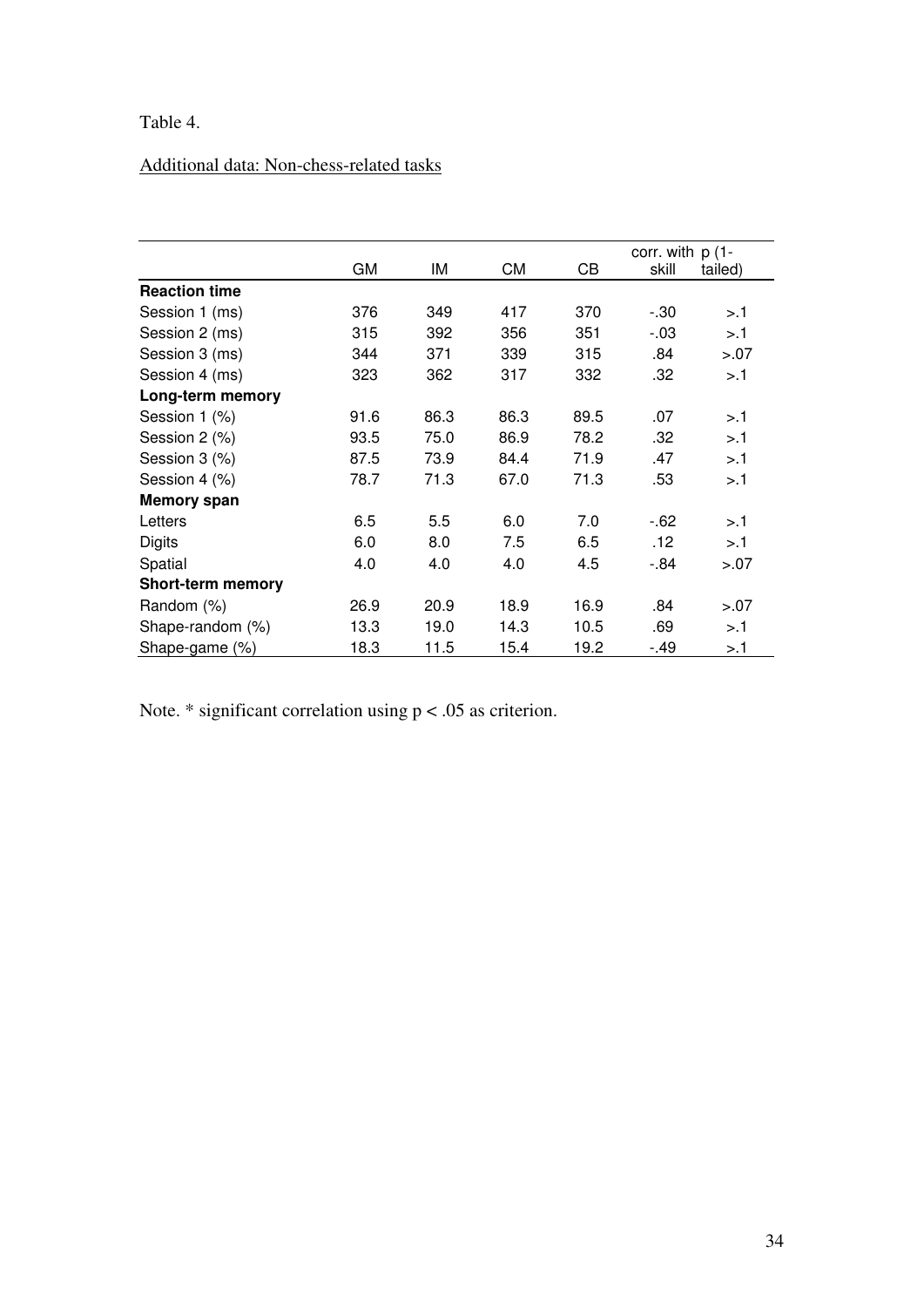#### **Figure captions**

Figure 1. Illustration of a typical game presentation in the chess condition (the same procedure was used for the shape condition). All the moves were presented in algebraic notation. White moves were presented in the rows 1 to 4 with red (grey in the figure) number in a white background and black moves were presented in rows 1 to 4 with white numbers in a black background. The small arrows illustrate the sequence of moves in the move presentation phase (note that these arrows were not presented in the actual trials). Every white move was followed by a black move, and then a new white move was presented, and so on. At some point of the sequence, no moves were presented, and a test phased (TP) started. The cue for the participants that a test phase had started was that the grid became blue (this is not shown in this figure; see Figure 2). Note that the label "TP" was not presented during the trial; it is used here to indicate how the test and move presentation phases were intermingled. Moreover, the coordinates "a" to "h" and 1 to 8 were not presented during the trial. The big backward arrows indicated to the players that they had to recover the position at a previous stage of the sequence of moves that had been already presented. In the example, the first big arrow indicates that the players, after being shown eight white and black moves, had to recover the position after the second white move. After this, a new TP started, and then, a new sequence of moves was presented.

Figure 2. Test session (shape condition). The grid became blue (grey in the figure) and the test box showed the name of a board square. The players had to say out loud which piece was located in that square. Note that the coordinates "a" to "h" and 1 to 8 were not presented during the trial.

Figure A1. Example of a sequence of moves and tests.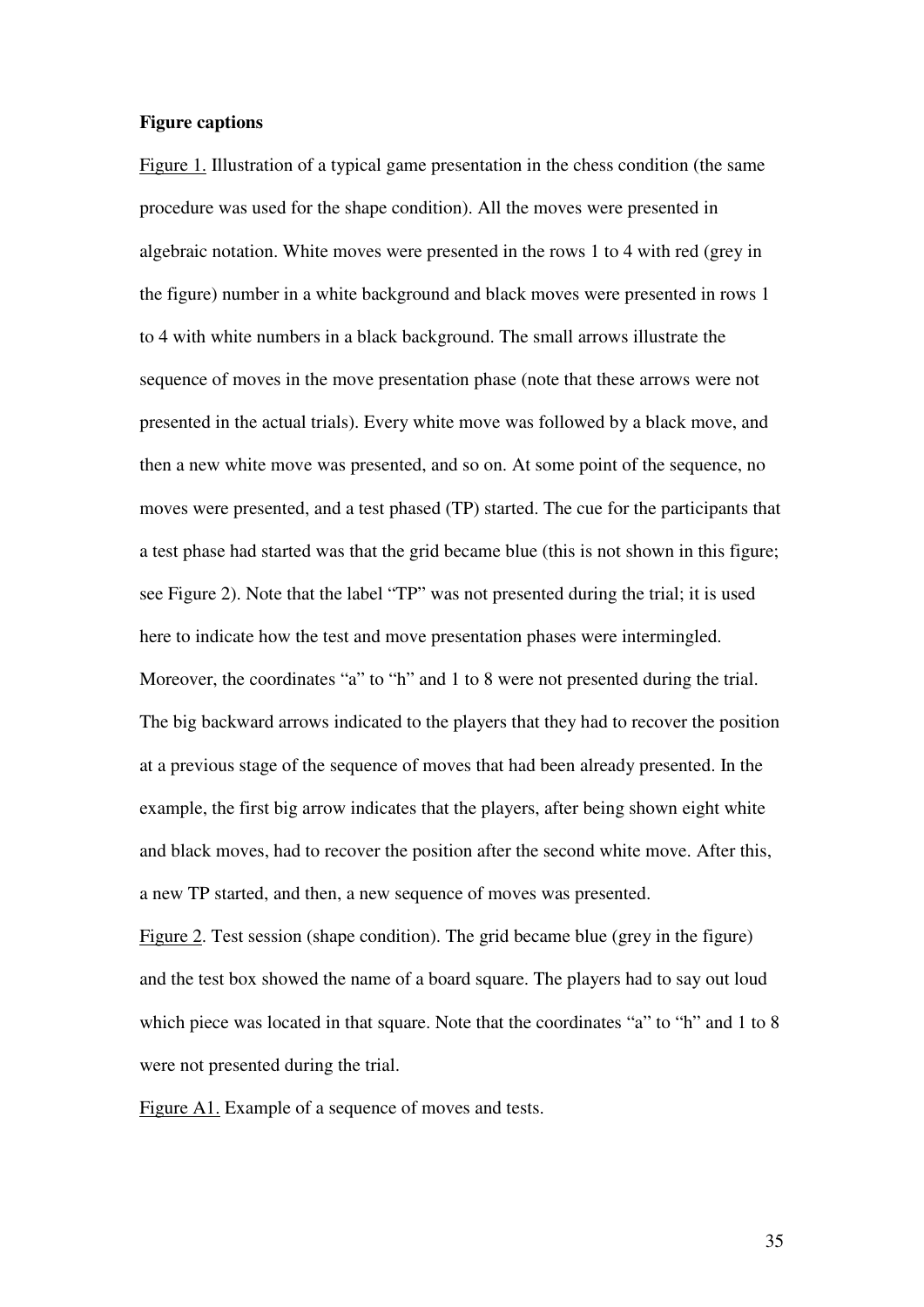sequence of six square names test phase). **was presented in the test-box.** 





|                | $\overline{2}$ | 3 | 4  | 5  | 6            |    | 8 | 9         | 10 | 11 | 12 | 13 | 14 | 15 |             |
|----------------|----------------|---|----|----|--------------|----|---|-----------|----|----|----|----|----|----|-------------|
|                |                |   |    |    |              |    |   |           |    |    |    |    |    |    | white moves |
|                |                | × |    |    |              |    |   |           |    |    |    |    |    |    | black moves |
| $\overline{2}$ |                |   | TΡ |    |              |    | р |           |    |    |    |    |    |    | white moves |
| $\overline{2}$ | TP.            |   | ◀∣ |    |              |    |   |           |    |    |    |    |    |    | black moves |
| 3              |                |   |    | ть |              |    |   |           |    |    |    |    |    |    | white moves |
| $\mathbf{3}$   |                |   |    |    | $\mathbf{z}$ |    |   |           |    |    |    |    |    |    |             |
|                |                |   |    |    |              | ΤĐ |   |           |    |    |    |    |    |    | black moves |
| 4              |                |   |    | ΤP |              |    |   | <b>TP</b> |    |    |    |    |    |    | white moves |
| 4              |                |   |    |    |              |    |   |           |    |    |    |    |    |    | black moves |

Figure 1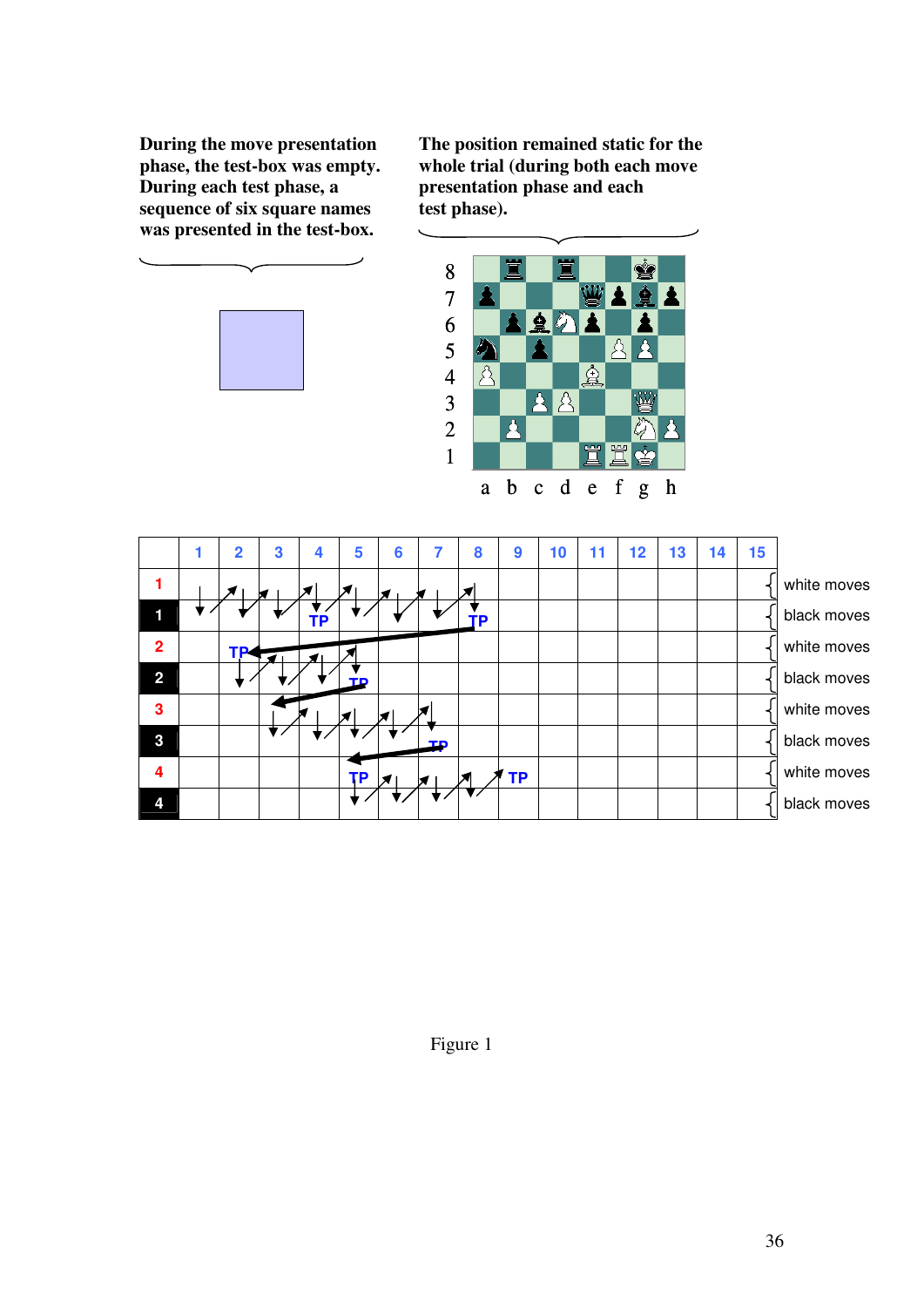



|                  | 1 | $\overline{2}$ | $\mathbf{3}$ | $\overline{\mathbf{4}}$ | $\sqrt{5}$ | $6\phantom{a}$ | $\overline{7}$ | $\boldsymbol{8}$ | 9 | 10 | 11 | 12 | 13 | 14 | 15 |
|------------------|---|----------------|--------------|-------------------------|------------|----------------|----------------|------------------|---|----|----|----|----|----|----|
| 1                |   |                |              |                         |            |                |                |                  |   |    |    |    |    |    |    |
| 1                |   |                |              |                         |            |                |                |                  |   |    |    |    |    |    |    |
| $\overline{2}$   |   |                |              |                         |            |                |                |                  |   |    |    |    |    |    |    |
| $\overline{2}$   |   |                |              |                         |            |                |                |                  |   |    |    |    |    |    |    |
| $\mathbf{3}$     |   |                |              |                         |            |                |                |                  |   |    |    |    |    |    |    |
| 3                |   |                |              |                         |            |                |                |                  |   |    |    |    |    |    |    |
| $\boldsymbol{4}$ |   |                |              |                         |            |                |                |                  |   |    |    |    |    |    |    |
| 4                |   |                |              |                         |            |                |                |                  |   |    |    |    |    |    |    |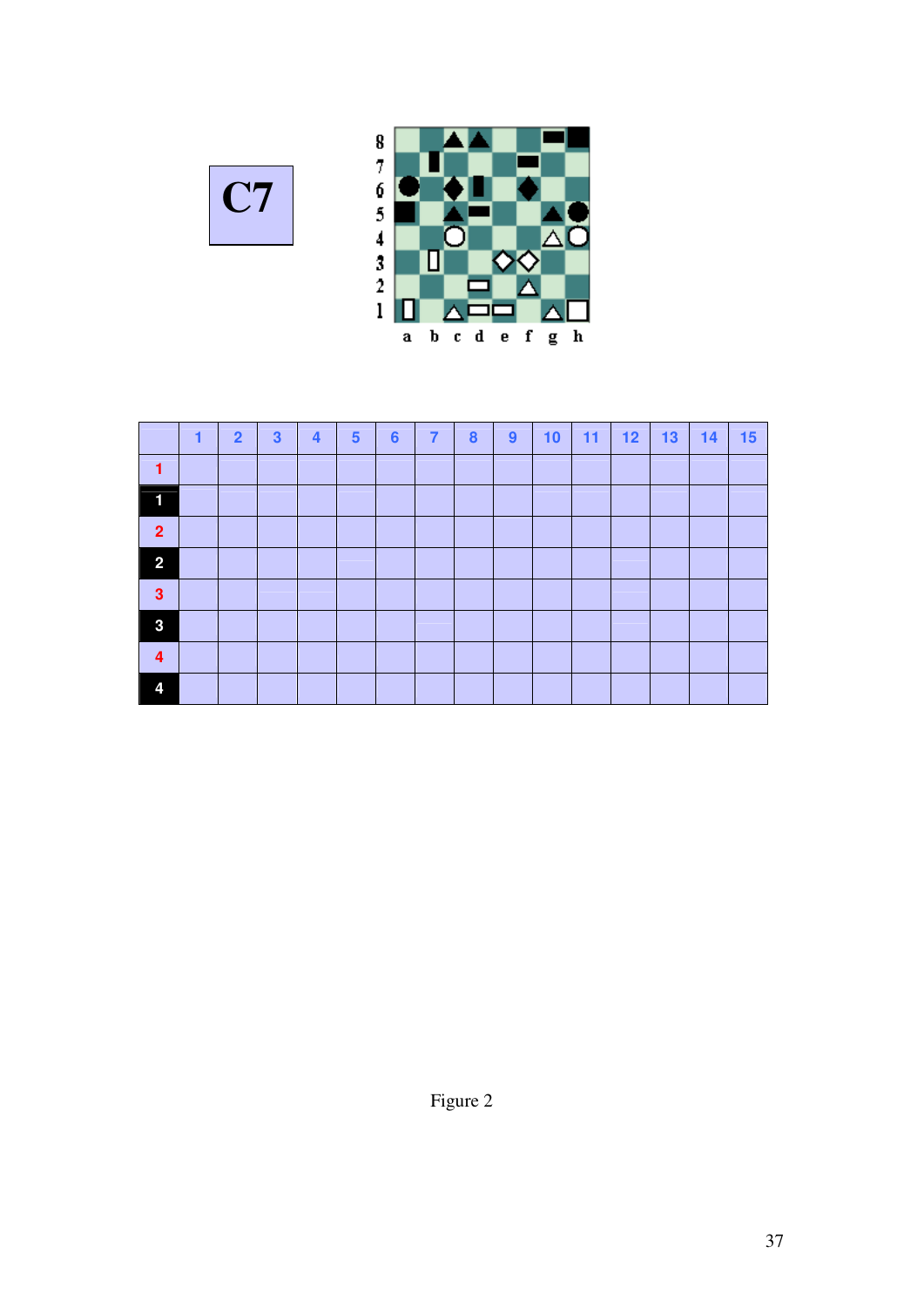